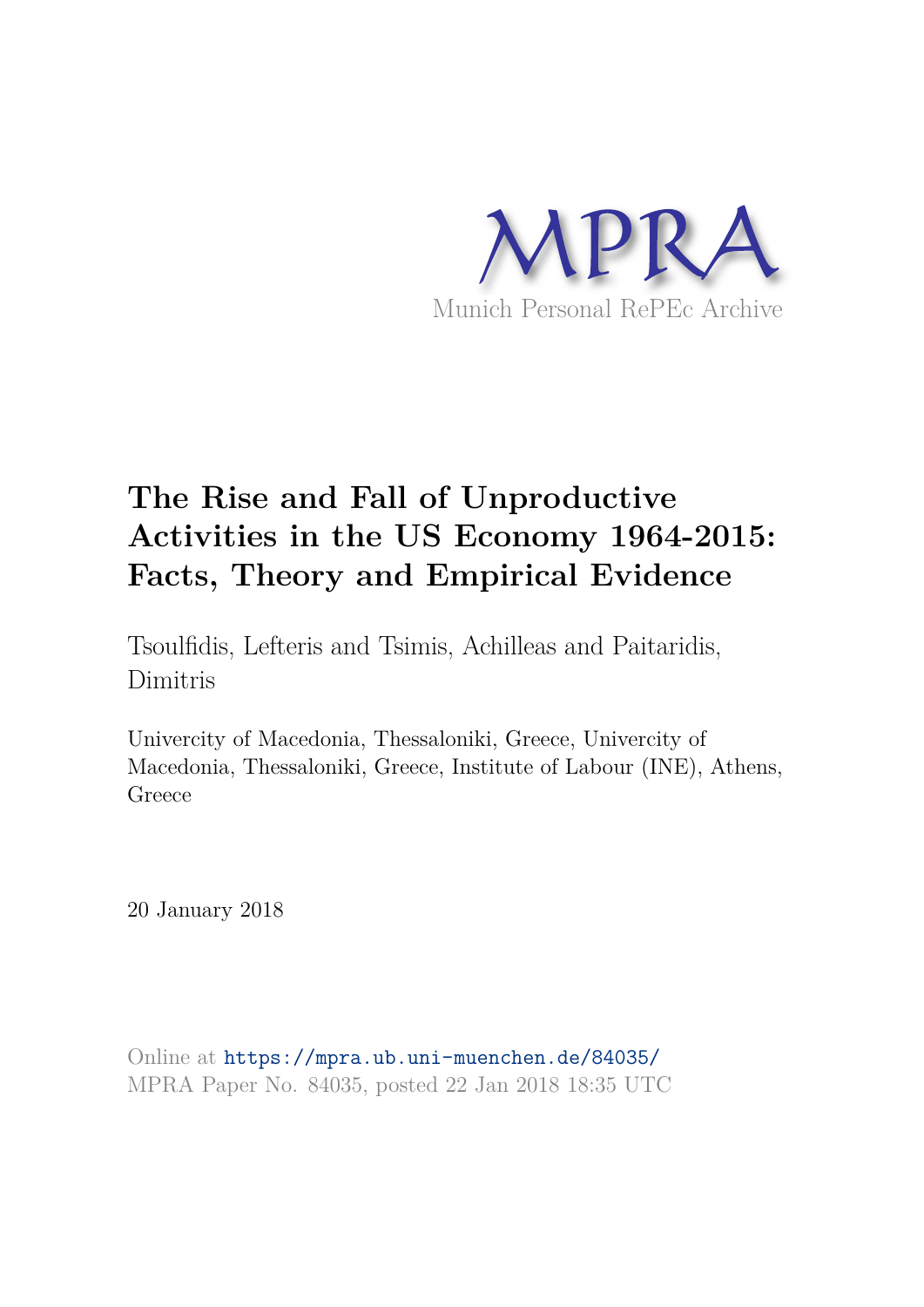# **The Rise and Fall of Unproductive Activities in the US Economy 1964-2015: Facts, Theory and Empirical Evidence**

**Lefteris Tsoulfidis\* Tsimis Achilleas\* and Dimitris Paitaridis\*\*** 

## **Mailing Address:**

LEFTERIS TSOULFIDIS Professor, Department of Economics University of Macedonia 156 Egnatia Street, PO Box 1592 540 06 Thessaloniki, Greece Tel. 30 31 891-788 e-mail: Lnt@uom.edu.gr

## **Abstract**

The general idea about unproductive labour and the associated with it activities is that they tend to expand and by expanding reduce the investible product and the growth potential of the economy, however little is known about the determinants of their movement. In this study, we take a closer look at the US unproductive labour and activities in general during the long enough 1964-2015 period. As possible determinants of the movement of unproductive activities we consider the economywide average rate of profit, the real interest rate and the degree of capacity utilization. The Toda Yamamoto causality tests, as well as the ARDL econometric model, lend support to the view that the unproductive expenditures and activities are determined rather than determine the above variables. Furthermore, the error correction term indicates that a long-run equilibrium relationship exists and it is attainable after the passage of not too long time.

**Keywords:** Unproductive expenditures, rate of profit, Great recession, ARDL

## **JEL Classification B5, D33, E1, N12, O51**

<sup>\*</sup> Department of Economics, University of Macedonia, Thessaloniki, Greece

<sup>\*\*</sup> Institute of Labour (INE), Athens, Greece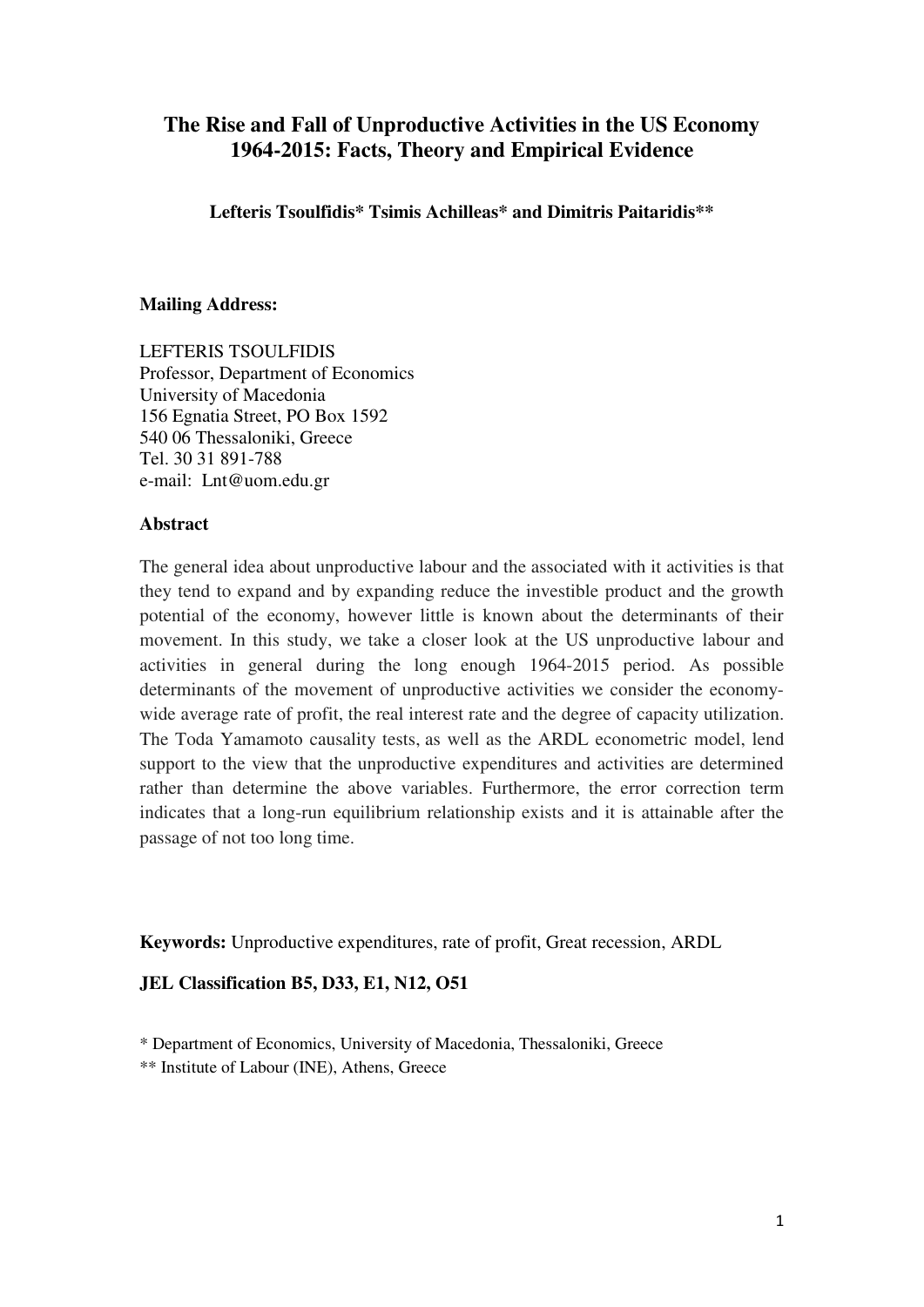## **1. Introduction**

The question of unproductive activities and their effect on the growth potential is central to the economic thought and dates back to the Physiocrats, the classical economists and Marx. The detrimental effects of unproductive labour were so much established in the economic philosophy that the emerging neoclassical economics had to develop a strategy in order to undermine the scientific significance of the concept. For example, Alfred Marshall (1890, 54) argued, as if it were an issue of choice, that "it would be best to regard all labour as productive" and "a fresh start" would call for the dismissal of the distinction. A suggestion that was taken on board by Schumpeter (1954, 631) who characterized the productive/unproductive labour distinction as a "dusty museum piece" and thereby dismissing the whole issue. However, the history of economic thought teaches time and again that suppressed meaningful ideas, one way or another, resurface latter in distorted forms. In effect, the idea of unproductive activities and expenditures made a comeback in neoclassical economics in the forms of "rent-seeking", Wagner's law of the ever-rising government expenditures and also in the "cost disease of services" story put forward by Baumol (1967). And in so doing neoclassical economics justifies Shaikh's (1978, 240) remark according to which "those who ignore theory are condemned to reconstruct it" and we may add that such in such a reconstruction many issues remain open.

The fundamental unified idea in the Physiocratic, classical and Marxian approaches is the concept of surplus, that is, what is left if, from the value of total output, the cost of labour and intermediate inputs is subtracted. This residually determined income is called surplus because it is available for either consumption or investment purposes. The higher the share of the surplus going to the investment the higher the growth potential of the economy or in Marxian terms the economy is reproduced on a higher scale. Hence, we have two limiting cases, the first is when the entire surplus is invested in production activities and the economy grows at its maximum growth potential and the second is when the entire surplus is consumed, that is, net investment is zero, and the economy is simply reproduced on the same scale or finds itself on its steady state. In the intermediate and also realistic cases, the more the surplus is invested in production activities the higher the growth potential of the economy and vice versa.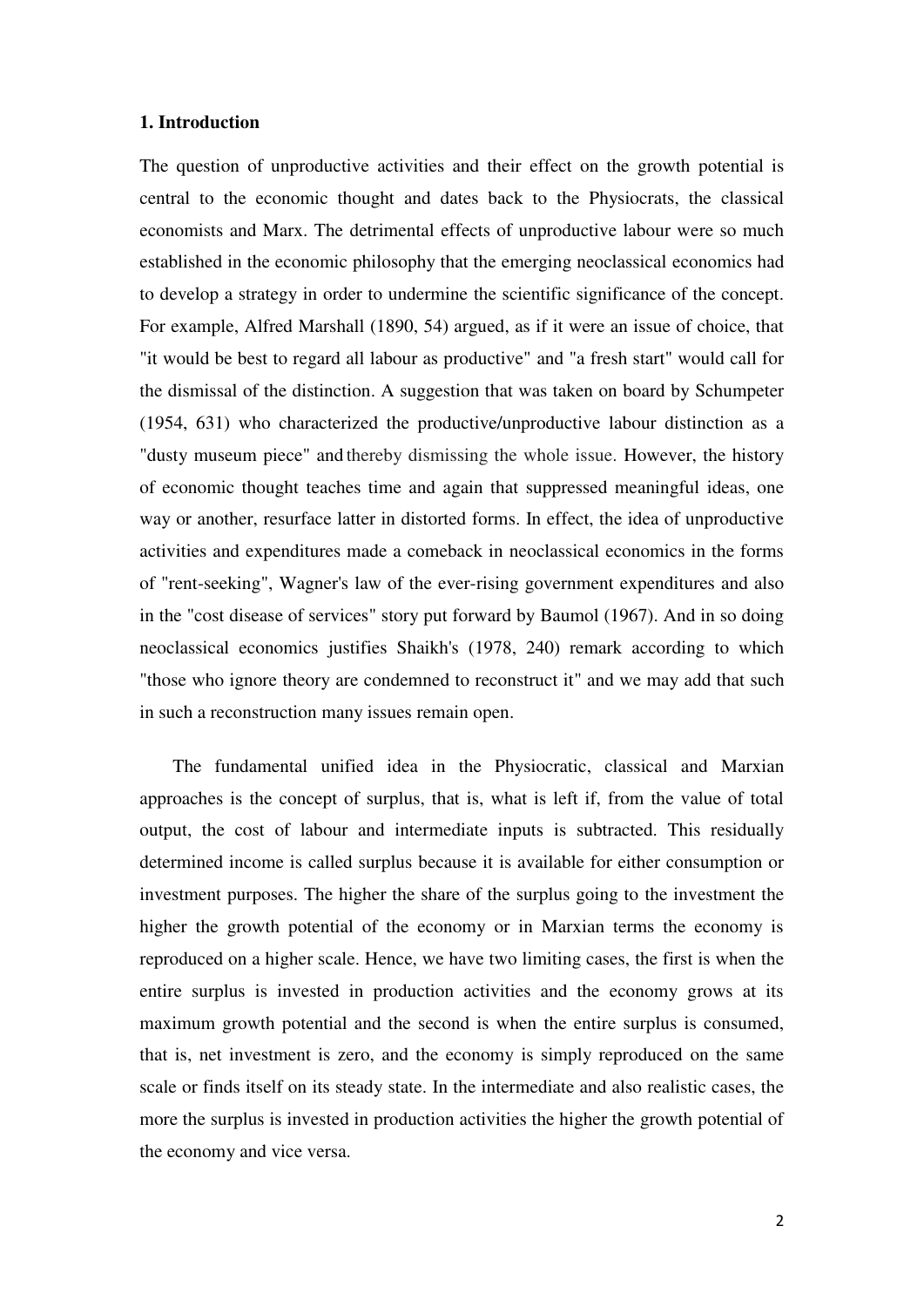Turning to the neoclassical view, the issue of production non-production labour appears in the way in which the economy's resources are obtained and utilized. In particular, if labour is paid it means that it produces utility and therefore is considered productive and all activities to the extent that they produce marketed products or services they are regarded productive. In this context, there are some ethical overtones associated with such activities. For example, the rent-seeking activities do not contribute to the production of new output but they are merely financed by current output and in so doing reduce the amount of output left for investment thereby lessening the economy's growth potential (von Seekamm 2017). Since the very purpose of rent-seeking is the extraction of excess profits at the expense of their competitors is in general viewed as socially undesirable and, by and large, result in, at best, a zero-sum gain for society. The growth of government expenditures may also be viewed as detrimental to growth for reasons that have to do with increasing government intervention in the economy and therefore interfering with competition or that the government services, to a great extent, are not marketed (Bacon and Eltis, 1996). Finally, Baumol's (1967) "cost disease of the service sector" includes both private and government-provided services. The idea is that services, in general, are labour-intensive activities and they are not easily amenable to capital-using and labour-saving technological change, and therefore labour productivity in services falls behind that of the rest of the economy. Assuming that wages are paid according to their marginal contribution to production, it follows that wages, in the non-service sectors of the economy, increase as a result of rising marginal productivity of labour consequent upon technological change. By contrast, wages in services, particularly in those of the workers in the public sector, also increase in line with those of the rest of the economy albeit not as a result of their rising productivity, which remains stagnant, but rather because of the threat of labour mobility to the higher wage sectors or because of high unionization factor or both. $1$  Consequently, the cost of production in the economy, as a whole, increases and this interferes with profits, thereby discouraging investment leading to the slowdown in the economic activity. The recessionary period of the late-1960s until the early-1980s in the US and other major economies is attributed to "cost disease" and the same cause might be claimed for the great recession of the post-2007 years.

 $\overline{a}$ 

<sup>&</sup>lt;sup>1</sup> Real wages in the USA were rising at least up until the early 1970s (see Paitaridis and Tsoulfidis 2012).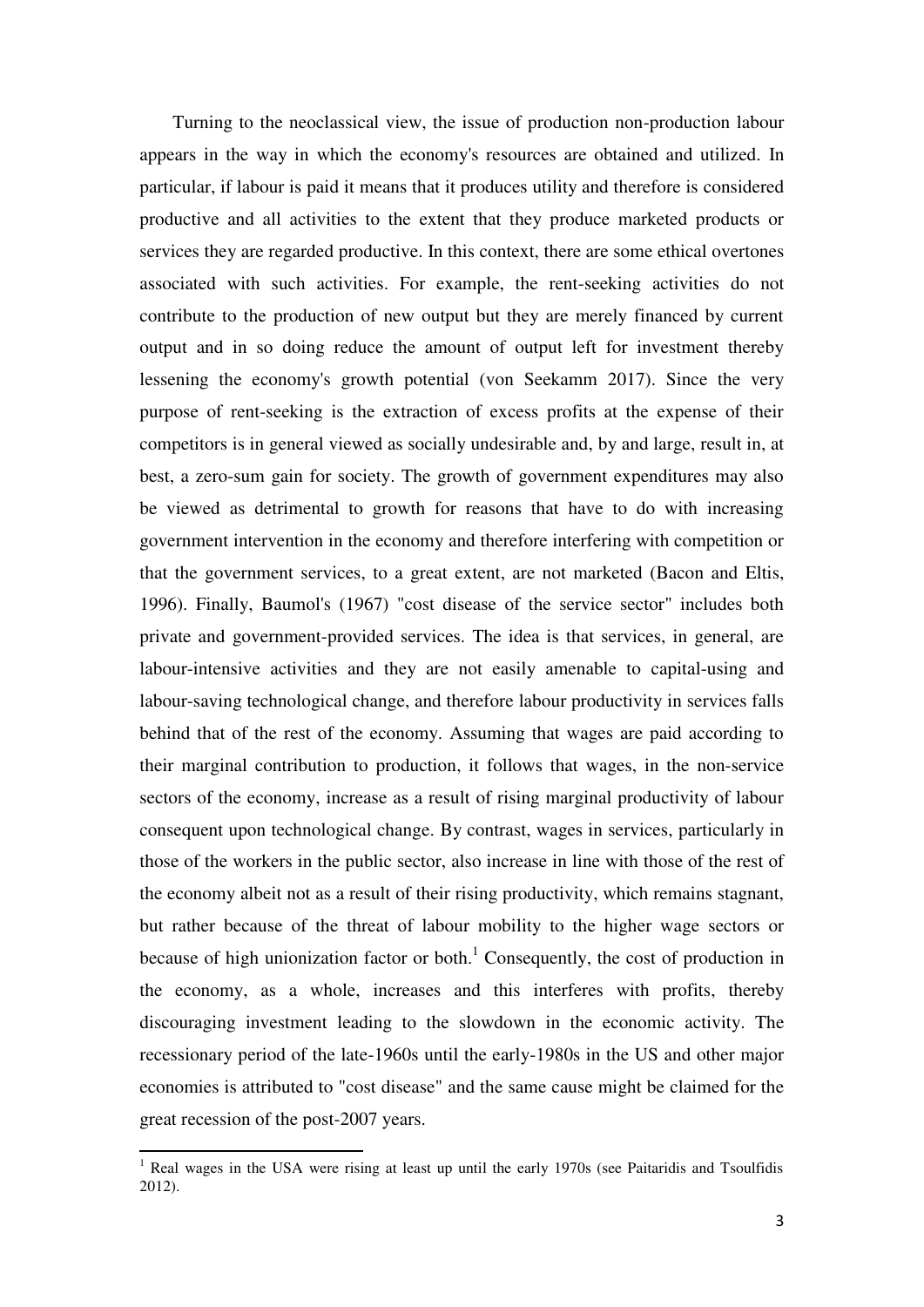In this article we make an effort, on the one hand, to give an estimate of the size of unproductive activities in the US economy spanning the period 1964-2015 and data from the North American Industry Classification System*,* NAICS, and, on the other hand, to apply econometric techniques in order to explore the causal relationships between the movement of unproductive activities, the rate of profit, the real interest rate and the degree of capacity utilization. To the extent that we know the literature although all studies argue about the detrimental to economic growth effect of unproductive expenditures; nevertheless, there is no study that we know, at least, and subjects to empirical testing the possible determinants of the unproductive expenditures as well as the attainment of an equilibrium state. This study makes an effort, on the one hand, to identify the determinants of the unproductive activities and evaluate their quantitative significance and, on the other hand, to investigate the possible causal relationships between the variables involved. In the last five decades or so there have been a number of important studies in this area and the availability of appropriate data with the use of econometric analysis enable the more detailed investigation of the very old issue of the growth of unproductive expenditures. The Toda Yamamoto causality tests initially and subsequently the autoregressive distributive lag (ARDL) econometric technique are utilized in order to derive whether there is a long-run equilibrium relationship among the variables involved and at the same time to ascertain the short and long-run causal relationships between those variables.

The remainder of the chapter is structured as follows: Section 2 reviews the classical approach regarding the concepts of production and non-production activities and the associated with these, employment. Section 3 discusses our estimates of the size of the unproductive activities in the US economy spanning the period 1964-2016. Section 4 presents the econometric specification of our model and outlines the various tests to be employed. Section 5 test the causality properties of our model using the suitable to the case Toda-Yamamoto test whose results are also ascertained by the application of ARDL cointegration method. Section 6 summarizes and makes some concluding remarks for future research efforts.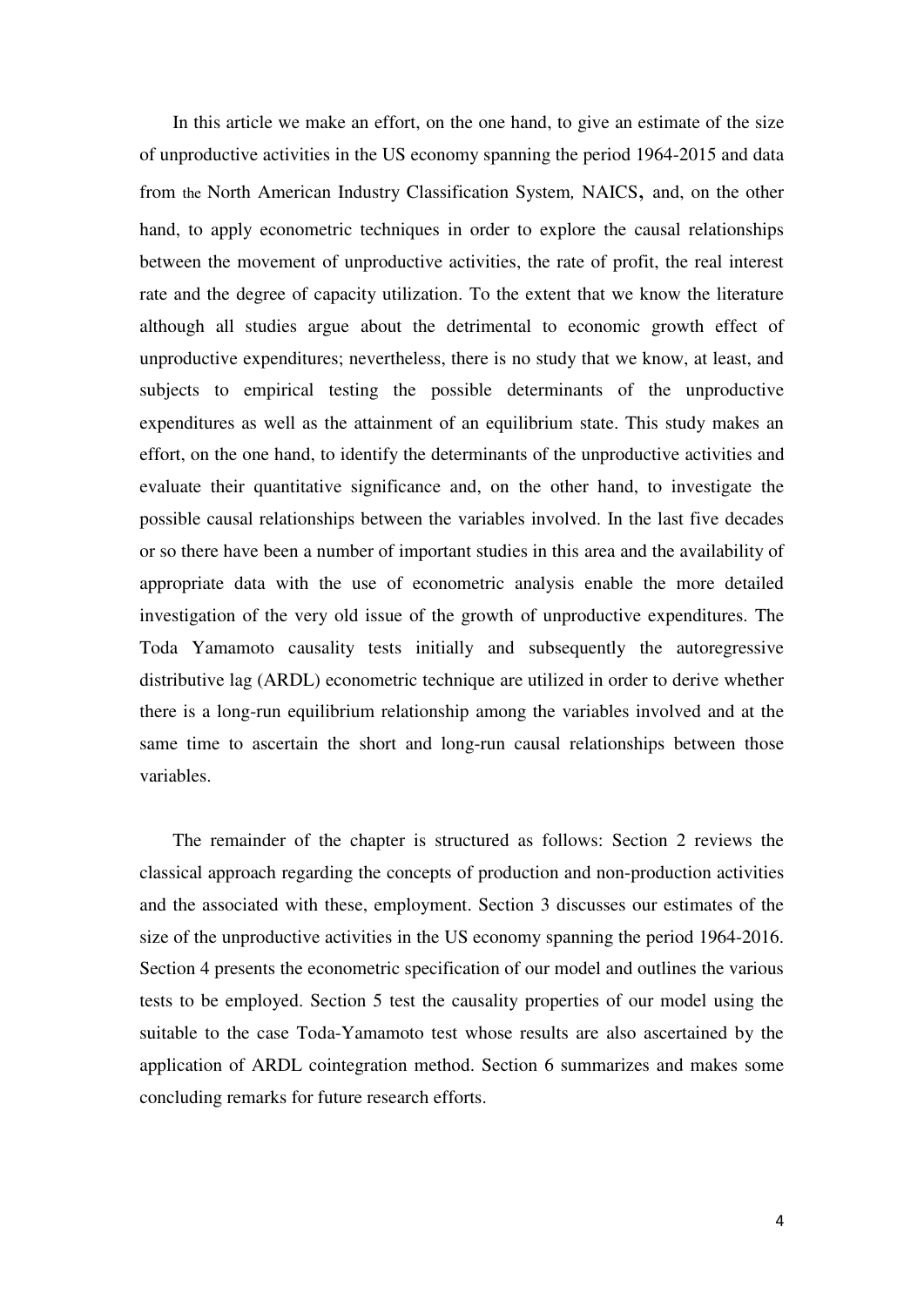## **2. Production, surplus and investible product**

Physiocrats were the first to emphasize the importance of production activities and the surplus generated in these activities which they visualized of it as emanating from nature (agriculture) and not necessarily from human effort. This is an aspect of their thought that Smith criticized and by criticizing it advanced his own view according to which surplus is generated by labour activity. Smith was very careful in distinguishing surplus (or wealth)-creating labour from the surplus-consuming labour. He argued that all wage-labour engaged either in agriculture or manufacturing was productive, insofar as it was being paid directly from capital and gave rise to a profit for the owners of capital. By contrast, the wage-labour paid out of revenue, that is, profit, rent or even wage, was considered unproductive. The following often cited quotation exemplifies his position

Thus the labour of a manufacturer adds, generally, to the value of the materials which he works upon, that of his own maintenance and of his master's profit. The labour of a menial servant, on the contrary, adds to the value of nothing. Though the manufacturer has his wages advanced to him by his master, he, in reality, costs him no expense, the value of those wages being generally restored, together with a profit, in the improved value of the subject upon which his labour is bestowed. But the maintenance of a menial servant never is restored. A man grows rich by employing a multitude of manufacturers: he grows poor, by maintaining a multitude of menial servants. (Smith 1776, 314)

Hence, Smith clarified the distinction between productive and unproductive labour according to social relations. This distinction, however, was immediately followed by a second rather 'vulgar' material definition of production according to which only the labour activity resulting in a material (tangible) product is productive and unproductive is the labour resulting in non-material (non-tangible) outcomes (Smith 1776, 314-5). In this second definition, the provision of all services was treated as non-production.

Perhaps, at Smith's times the provision of services (mainly a government activity) was very limited and as a total approach, Smith's two definitions would not result in any significant quantitative differences. But as the time went by the amount of nontangible "products" expanded and so if we were to follow Smith's definition, we would fall into a series of challenging issues. Notwithstanding the deficiencies in his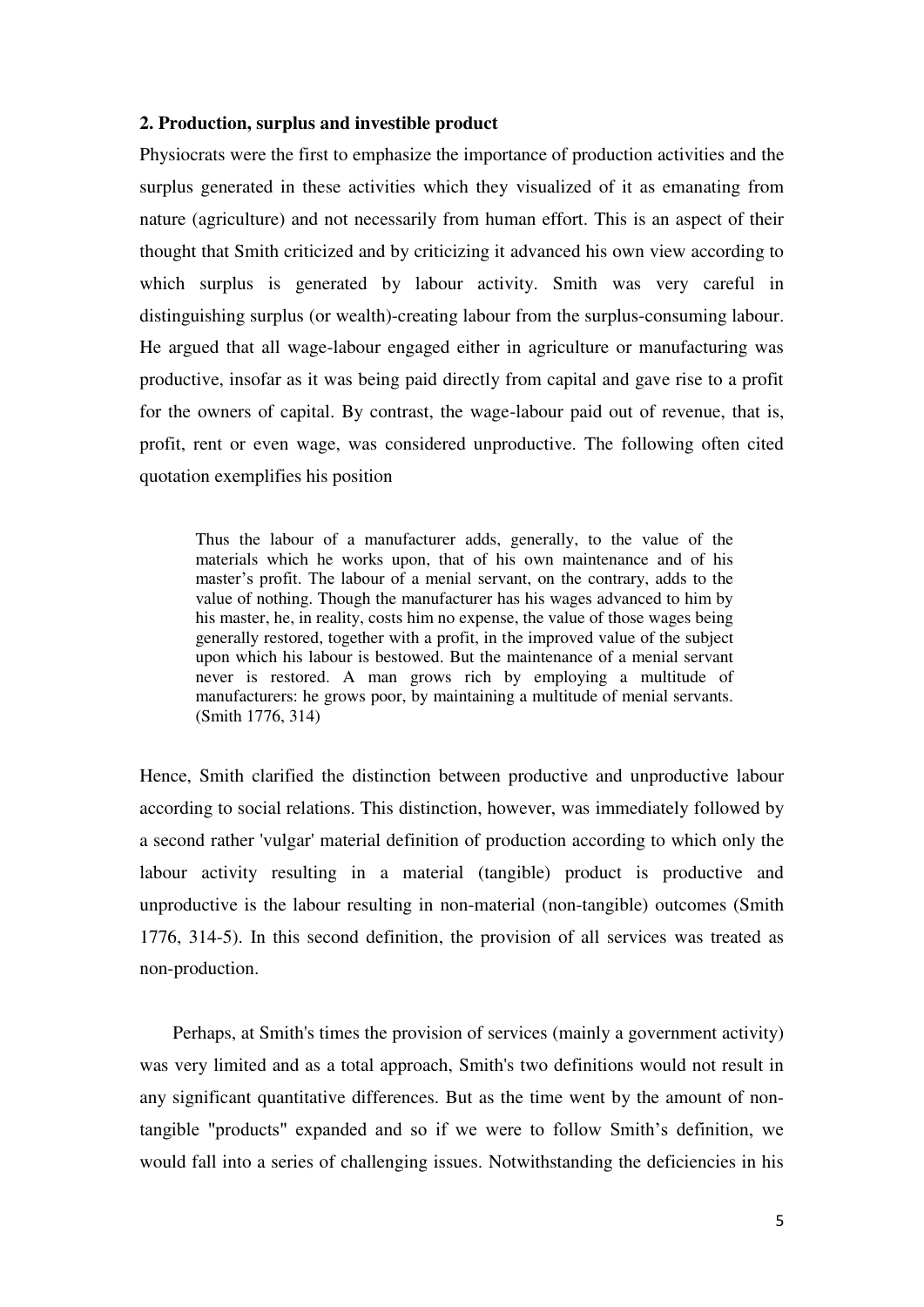definition, Smith could argue that the expansion of unproductive activities and labour is not without consequences for society at large. Thus, he notes

Such people [employed in services], as they themselves produce nothing, are all maintained by the produce of other men's labour. When multiplied, therefore, to an unnecessary number, they may in a particular year consume so great a share of this produce, as not to leave a sufficiency for maintaining the productive labourers, who should reproduce it next year. The next year's produce, therefore, will be less than that of the foregoing, and if the same disorder should continue, that of the third year will be still less than that of the second. (Smith 1776, 325)

Hence, the expansion of unproductive activities and labour is not without limits and there might be a threshold past of which the unproductive labour and the associated with these activities become unsustainable for they interfere with the normal process of capital accumulation.

Marx continued this tradition by praising Smith's penetrating approach to the classification of labour activity and to the articulate discussion on the importance of this categorization to the growth of wealth of a capitalist society. Marx seems to expect that with the passage of time unproductive activities would expand, thus, he writes:

The extraordinary productiveness of modern industry [. . .] allows of the unproductive employment of a larger and larger part of the working class, and consequent reproduction, on a constantly extending scale, of the ancient domestic slaves, under the name of a servant class, including men servants, lackeys, etc. [. . .] (Marx 1867, 487)

In the above quotation, Marx argues that the expansion of unproductive activities is not arbitrary but it is conditioned upon the growth in productivity and therefore the growth of surplus-value to sustain the unproductive activities. The latter may grow for a number of reasons including the intensification of competition which forces capitalists to spend progressively higher amounts of their surplus-value in administration, supervision and marketing in the effort to ascertain order within their corporation and maintain, and if possible expand, their market share at the expense of competitors. Furthermore, distribution activities, such as wholesale and retail trade, tend to expand along with real estate and other non-production services, when interest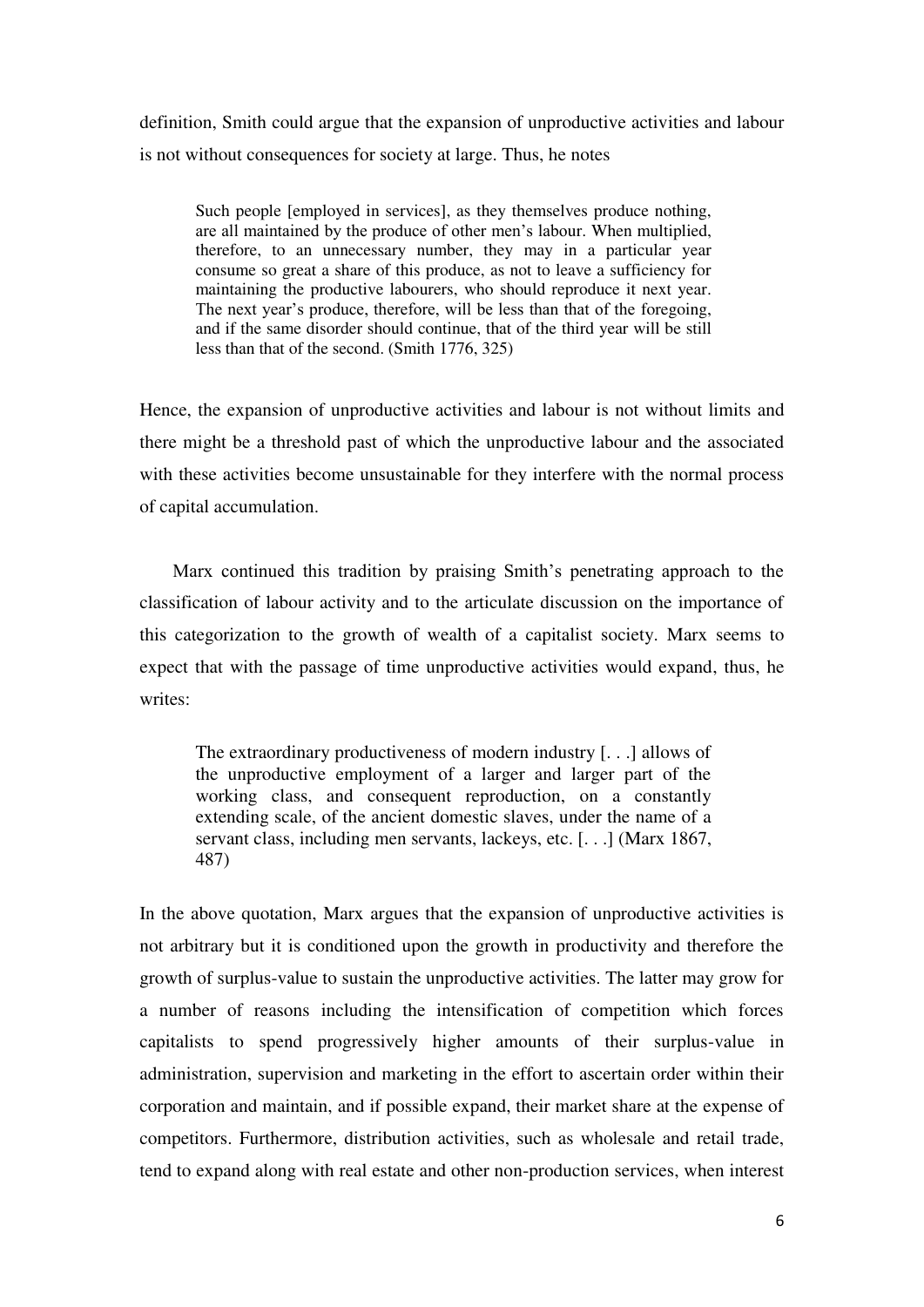rates are low and borrowing easy and, at the same time, the returns on investment plummet. Furthermore, social cohesion requires increasingly more resources to be devoted to the provision by the government of social security benefits for the unemployed and retired population. Finally, the international competition for sources of raw materials as well as for markets exerts an ever-present pressure on governments to increase their military expenditures.

Our discussion of productive-unproductive labour is based on Shaikh's distinction of four spheres of social reproduction, that is production, distribution, social maintenance and consumption, where the first three spheres utilize labour whereas the fourth one is essentially non-labour (or in neoclassical economics leisure) activity. Productive labour is defined as the wage labour employed in production activities and it is paid out of capital (see Shaikh and Tonak 1994, 25; Tsoulfidis and Tsaliki, 2014). This is the kind of labour that creates wealth, whereas the other kinds of labour employed in distribution and social maintenance activities are sustained by the surplus value created in production activities. It goes without saying that even within the sphere of production there might be labour engaged in the non-production activities such as supervision, securitizing, accounting and the like that are treated as unproductive. It is well known that in accounting of corporations the businesses expenses such as for example the corporate officers salaries, the materials or the depreciation of equipment used for administrative purposes are included in gross profits (a rough corporate accounts' measure of surplus-value) and not in cost proper, that is, to the wages of workers and the depreciation of plant equipment in production (see also Shaikh and Tonak 1994, 305 and Mage 1963, 188-189).

It is important to stress at this point, that the distinction of labour activity has nothing to do with issues related to whether a kind of labour is more or less necessary than another. Furthermore, the distinction has nothing to do with the kind of commodities produced, that is, whether they are necessary or luxury, basic or not basic and other related issues (Shaikh and Tonak 1994, ch. 1). Hence, all spheres of social reproduction and labour utilized are necessary and they are important in their own right and that the society at large cannot be sustained without the synergy of all kinds of labour activities and spheres of social reproduction.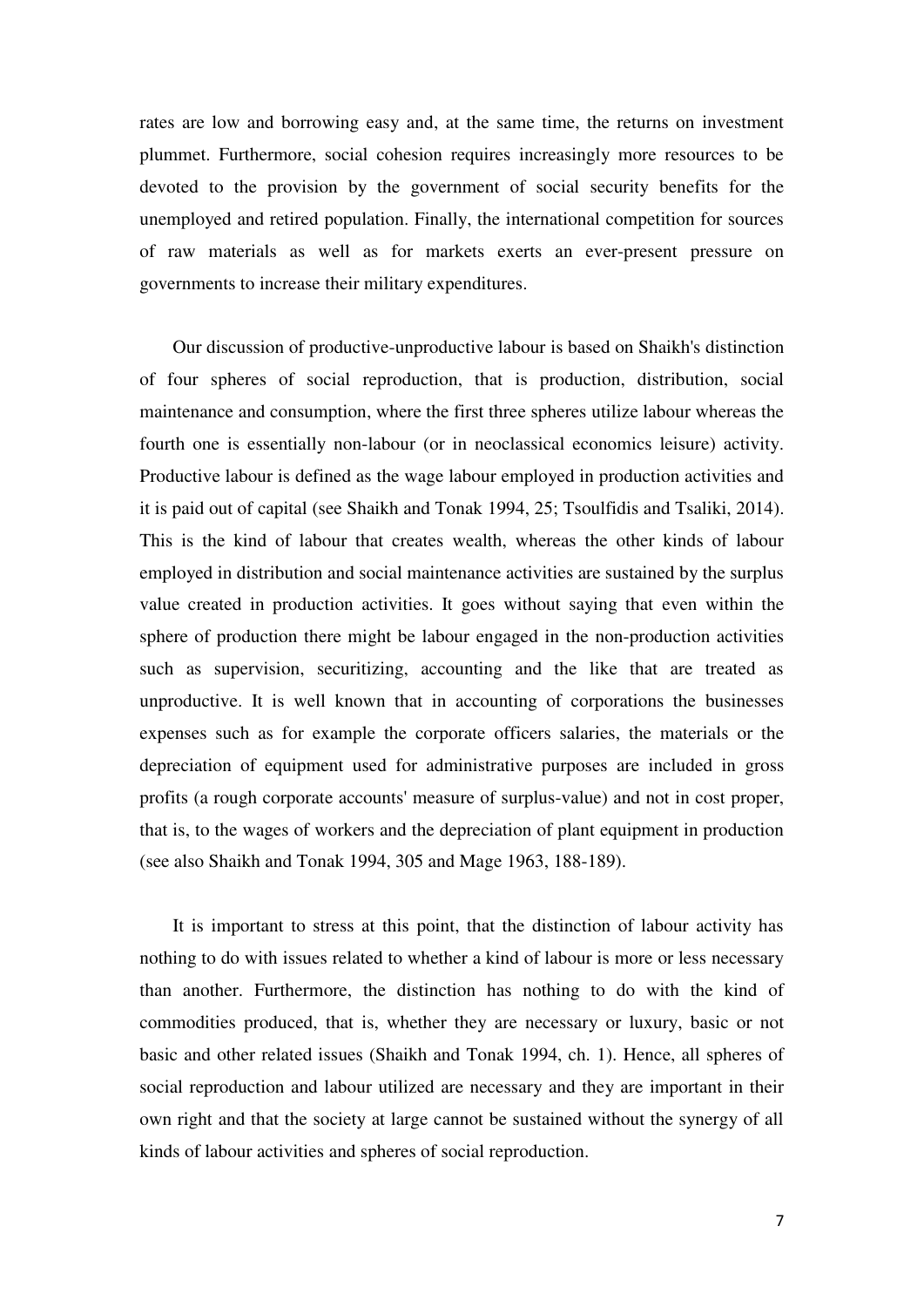### **3. Unproductive Expenditures and Labour in the US Economy, 1964-2016**

A visual inspection of the Figure 1 below shows that the share unproductive employment,  $Lu$ , to total employment,  $L$ , denoted by  $Lu/L$  and measured on the lefthand side axis was rising with small fluctuations up until the year 1990 and then stabilized without displaying any particular tendency, giving rise to an overall slightly rising trend. A pretty much similar overall picture is obtained with the share of unproductive expenditures,  $U$ , to total surplus-value,  $S$ , denoted by  $U/S$  and measured also on the left-hand side axis of Figure 1.<sup>2</sup> We observe that the  $U/S$  ratio displays much higher volatility than that of employment and picks much earlier in 1982, however it fluctuates at high levels up until 2000 and then points to a downward direction. The earlier studies of unproductive expenditures starting from Gillman (1958), Mage (1963) which are more in line with our work but also studies by Baran and Sweezy (1966) concluded that the unproductive expenditures cannot but expand in the future and chock off the process of capital accumulation. More recent studies in the 1980s and 1990s (Shaikh and Tonak 1994, Moseley 1985, 1991, *inter alia*) ascertained these bleak trends for the future of capital accumulation which as we can see from Figure 1 are justified up until, at least, the 1990s; however, the years after show more like a stabilized effect.<sup>3</sup> A better idea, we may obtain about the evolution of unproductive expenditures, when weighted by the total gross capital stock,  $K$ , of the economy denoted by  $U/K$  and measured on the right hand side axis of Figure 1. In our view the ratio  $U/K$  conveys much better the evolution of unproductive expenditures and their effect on the economy. The rationale is that with the passage of time the economy's surplus-value increases along with the increase in labour productivity which becomes possible mainly through technological change, which is embodied in new investment and their accumulation into the total capital stock. Thus, the capital stock is a better yardstick to weigh the true size of the unproductive

 $\overline{a}$ 

<sup>&</sup>lt;sup>2</sup> The unproductive expenditures,  $U$ , includes the sum of gross profits, wages, materials and depreciation of the unproductive sectors of the economy, namely, the retail and wholesale trade as well as the finance and real estate sectors along with some non-production services augmented by the indirect business taxes. The total surplus-value S includes in addition to  $U$  the profits of the production activities. For the details of the classification between production and non-production activities in accordance with NAICS and for the estimates of these variables see Tsoulfidis and Paitaridis (2017, Appendix 1).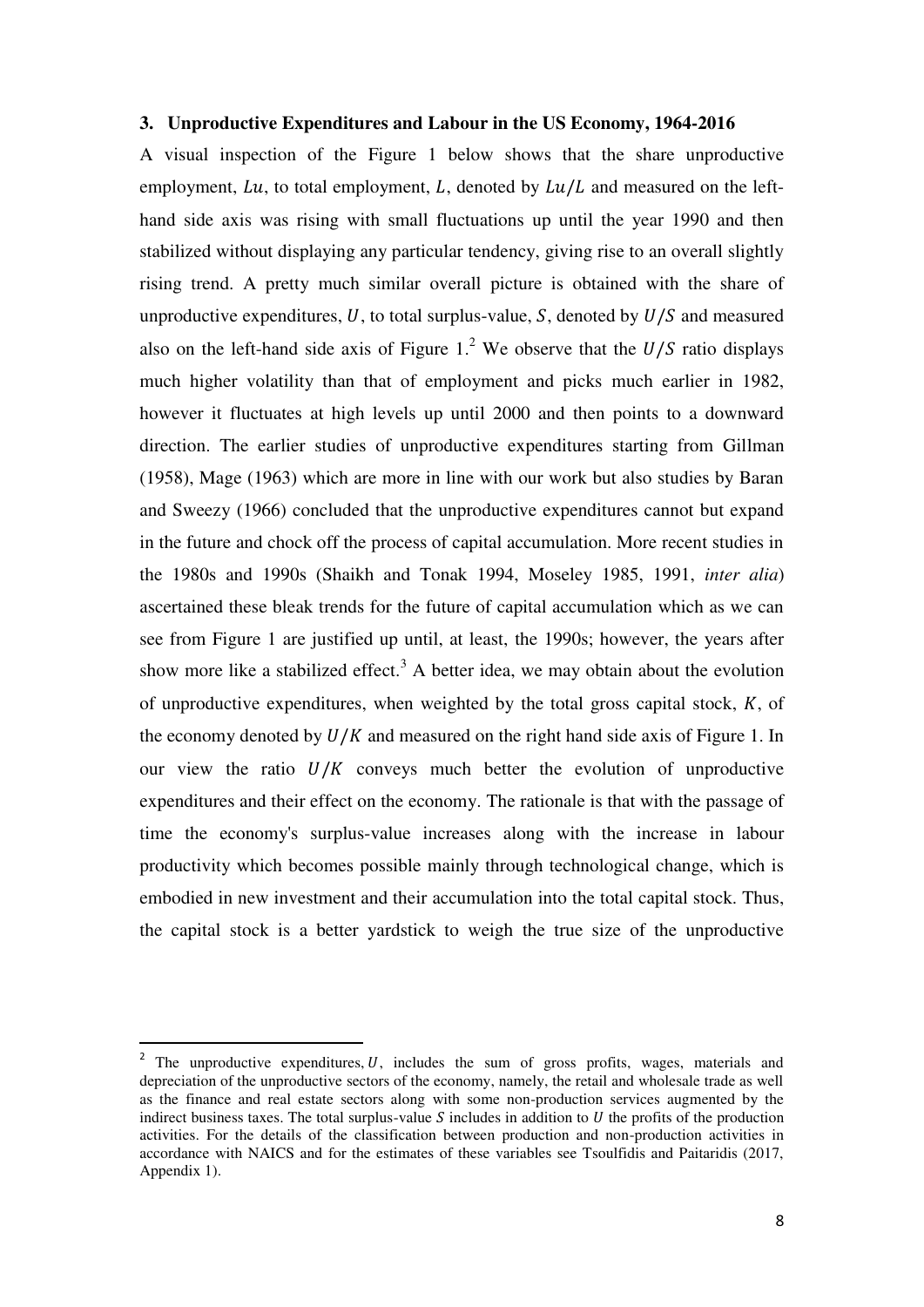expenditures, precisely for the same reason that surplus-value or profits are weighted against the capital stock.<sup>4</sup>

A visual inspection of Figure 1 shows that the variable  $U/K$  displays an overall falling trend reflecting the fact that the unproductive expenditures increase at a rate slower than that of the capital stock. Notwithstanding this is the overall trend, we observe that there are important long fluctuations characterizing expansionary or contractionary periods of economic activity. In particular, we observe that in every major recession the ratio  $U/K$  falls and in every period of economic expansion increases. Since our analysis starts off with the year 1964, that is, at the end of the 'golden era of accumulation' and from the late-1960s onwards, we have the onset of the 'stagflation crisis' whose trough is in 1982, the 'neoliberal period' of growth is accompanied by a rising  $U/K$  ratio which picks in 2000 a year prior to the burst of the dot-com bubble and remains at high levels until the burst of the real estate bubble 2006/2007 and the onset of the 'great recession' of post-2007 years.



**Figure 1.** Shares of non-production expenditures and employment, 1964-2015

 $\overline{a}$ 

<sup>&</sup>lt;sup>3</sup> For a differentiated view of the concept of productive-unproductive labour and activities see Mohun 2014.

<sup>&</sup>lt;sup>4</sup> For the rationale of the use of gross capital stock see Shaikh (2016, ch. 6) and Tsoulfidis and Paitaridis (2017).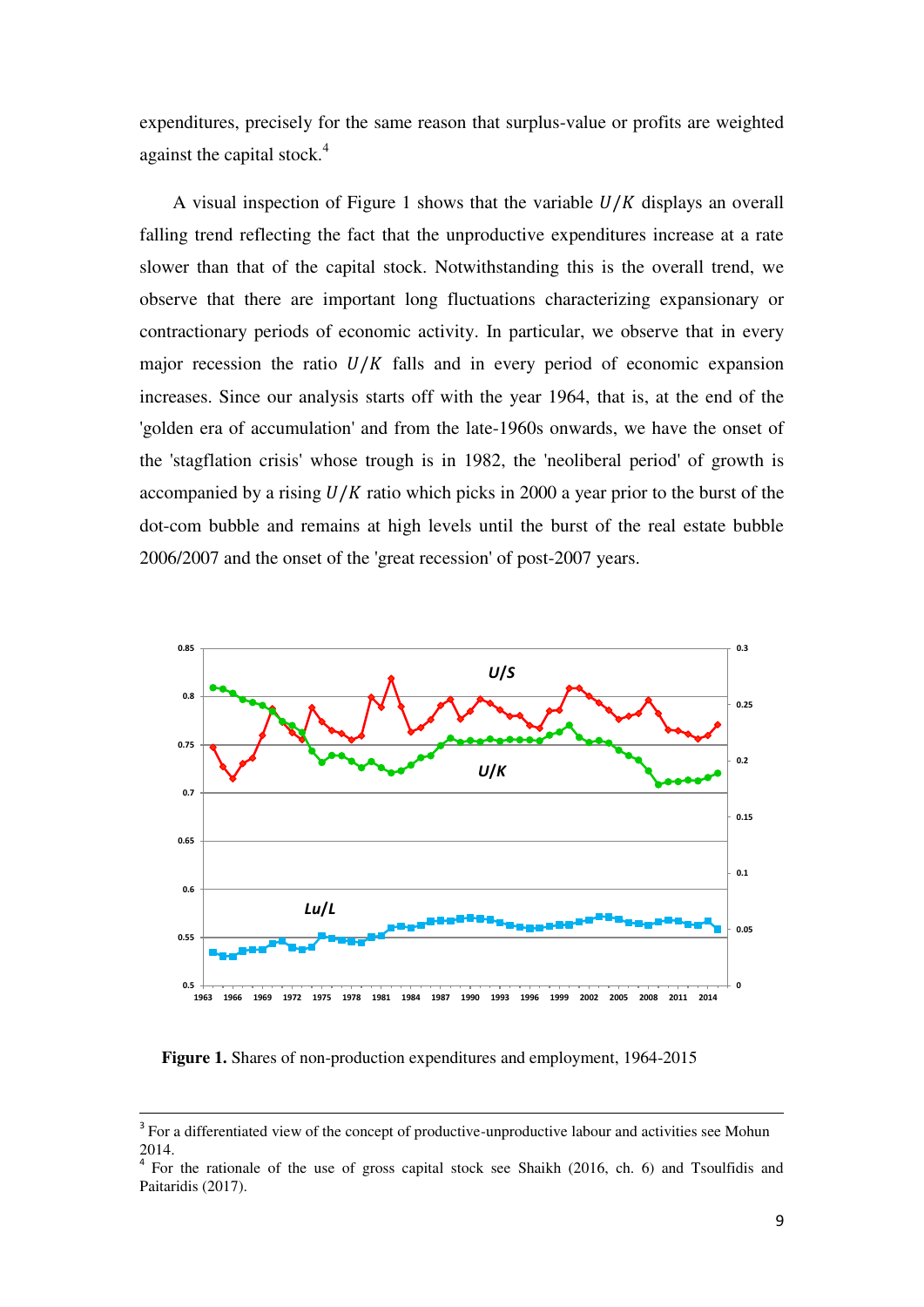The evolution of the *U/K* ratio is of great interest and its further in-depth investigation with other related variables is in order. In effect, the classical economists and Marx provide us with important clues as to the selection of these variables, at the same time, however, we have collected enough empirical evidence from the hitherto research of the USA and other economies. Thus, it does not require a lot of sophisticated investigation and analysis to figure out the major variables affecting and being affected by the ratio of the unproductive expenditures to gross capital stock. In this set of variables, we include the rate of profit, that is, the net profits over the gross capital stock along with the real interest rate and the degree of capacity utilization. The idea behind the selection of these variables is that since the rate of profit is the principal determinant of the investment behaviour it follows that a rising or falling rate of profit will exert an effect on the movement of the unproductive expenditures and activities. Taking the analysis a step further, we can think of a falling rate of profit in the face of rising real interest rate as the worst combination against investment spending in production activities. Under these circumstances one expects the slowdown in investment in production activities and in the expansion of the unproductive activities. It goes without saying, that there are other important combinations, such as a falling rate of profit and a falling, by more, real interest rate, which increases the gap between the two variables, the 'rate of profit of enterprise'. A gap which stimulates investment mainly in unproductive activities as witnessed during the neoliberal period, starting in the early-1980s up until the period of the great recession of post-2007 years (Shaikh 2016, ch. 16). The role of the degree of capacity utilization must also be taken into account for it encapsulates the effect of demand on (real or financial) investment expenditures.

In Figure 2 below, we display scatter diagrams of all possible combinations of the four related variables in an effort to identify their simple correlations and, at the same time, to pave the way for various causality tests, starting from the very simple but as we will show appropriate to the task Toda Yamamoto test to the more sophisticated ARDL cointegration, error correction and subsequent causality tests of all of our four variables. The correlation coefficients are displayed in Table 1 below and indicate the strength of the association of the selected variables.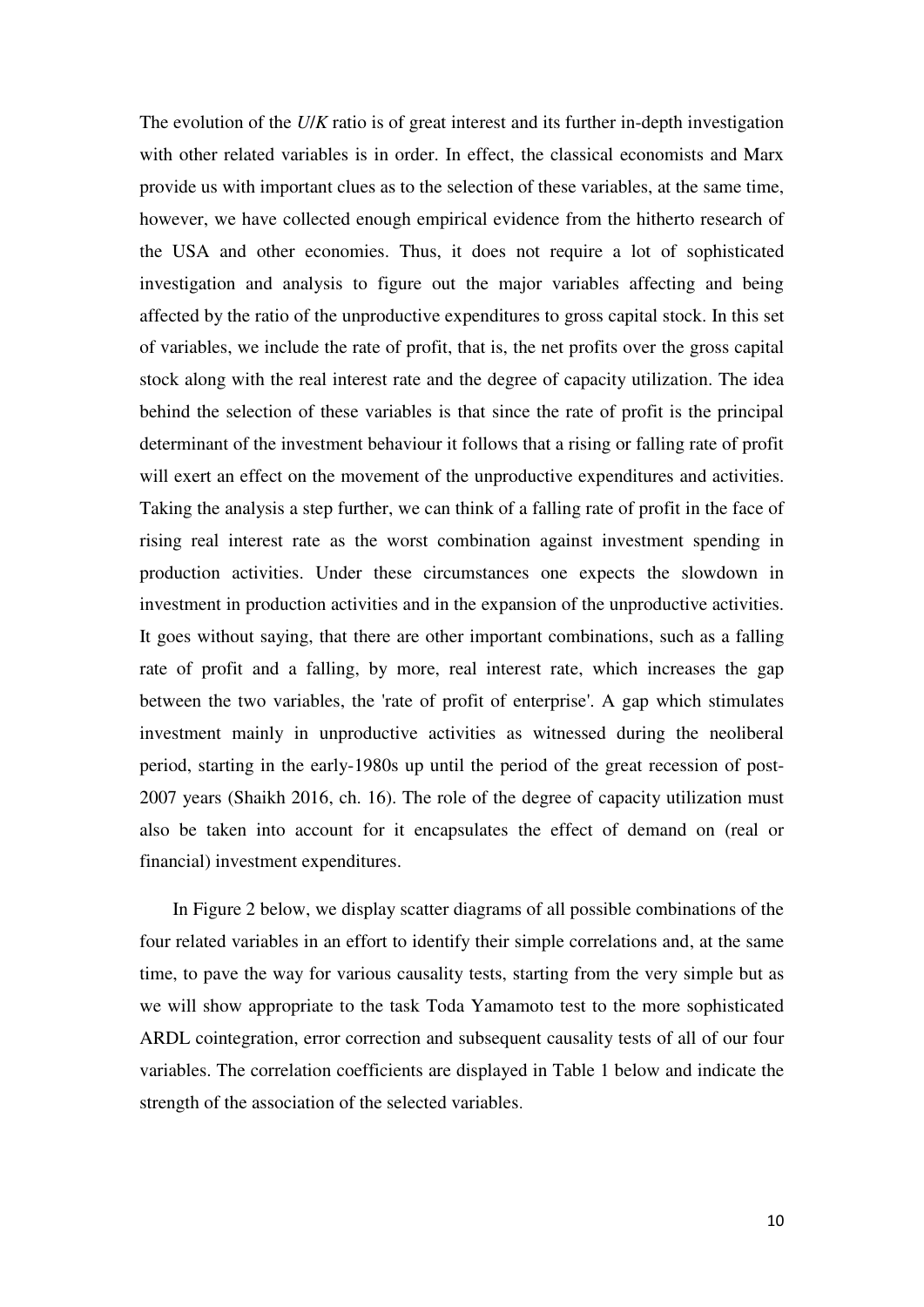| Correlation<br>[t-Statistic] |                  |            |         |       |
|------------------------------|------------------|------------|---------|-------|
| (p-value)                    | $\boldsymbol{u}$ | r          | cu      | ir    |
| $\boldsymbol{u}$             | 1.000            |            |         |       |
|                              |                  |            |         |       |
|                              |                  |            |         |       |
| r                            | 0.799            | 1.000      |         |       |
|                              | [9.426]          |            |         |       |
|                              | $(0.00)*$        |            |         |       |
| cu                           | 0.716            | 0.755      | 1.000   |       |
|                              | [7.270]          | [8.150]    |         |       |
|                              | $(0.000)*$       | $(0.000)*$ |         |       |
| ir                           | 0.163            | $-0.054$   | 0.151   | 1.000 |
|                              | [1.169]          | $[-0.388]$ | [1.082] |       |
|                              | (0.247)          | (0.699)    | (0.284) |       |

## **Table 1**. Correlation Matrix

Notes: \* denotes rejection of the null hypothesis at the 1% significance level respectively.



**Figure 2**. Unproductive expenditures, rate of profit, real interest rate and capacity utilization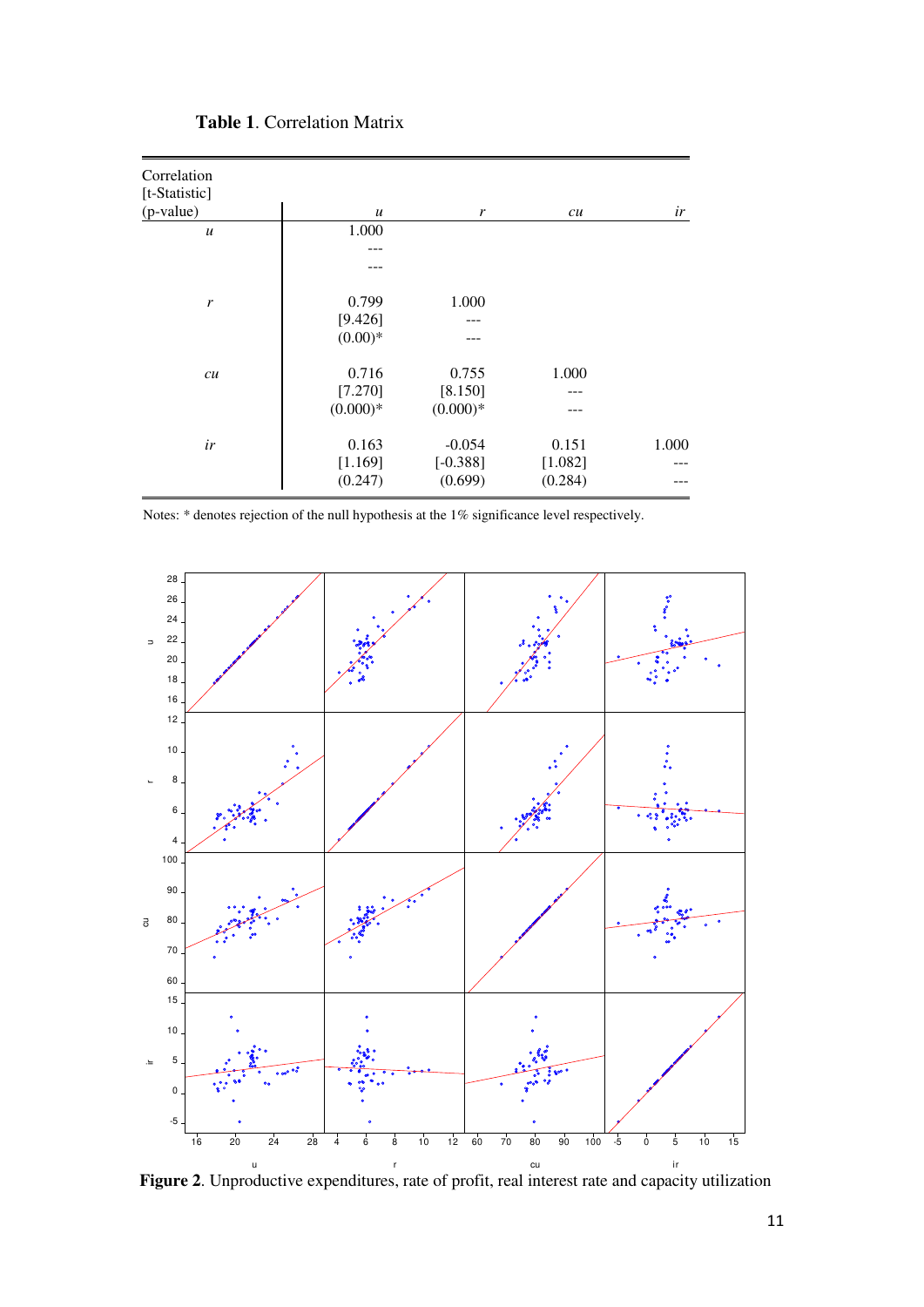Our findings (see Figure 1) have shown that in the long-run, unproductive expenditures constitute a rising portion of total surplus-value in the economy, however, this is an empirical and, we think, a long-run issue. With the available span of time and quality of data, we can only say that the growth of unproductive expenditures is limited by the evolution of productivity which in our case gives rise to a rising surplus-value (see Tsoulfidis and Paitaridis 2017 and the literature cited there). A falling maximum rate of profit sooner or later entails a fall in the net rate of profit and also the rate of unproductive expenditures. Consequently, both the average rate of profit and the rate of unproductive expenditures move to a downward direction and we may hypothesize that the movement of the average rate of profit shapes the movement of the unproductive expenditures. The rationale is as follows: A rising average rate of profit offers the fuel for the expansion of the nonproduction activities; the idea is that the rising rate of profit means more investment activity, higher production and higher need for the promotional efforts entailing the growth of retail and wholesale trade, the finance and real estate activities which may follow suit. The build-up of fixed capital stock, sooner or later, leads to a falling rate of profit which discourages investment and so slows down the demand for new loans, that is, the demand for the output of financial institutions. The latter, in order to avoid losses from the defaults of their borrowers, are bound to lower their interest rates in order to supply the needed liquidity and stimulate in any way possible the investment activity. However, the lower interest rates induce the financial institutions to expand (in the beginning and up to a point, at least) their lending activity in order to acquire the same revenues as before the fall in the rate of interest which makes them to lend out money without a thorough examination of the fundamentals of the borrowers and at the same time their own limitations. This is the reason that from the 1980s onwards the socalled financialization period during of which the financial institutions were pressing governments for more deregulation of what they consider to be a growth-stifling financial environment. The result was the creation of a number of bubbles which, when they burst, led to a fall in the size of the unproductive activities and, at the same time, to lower profit rates.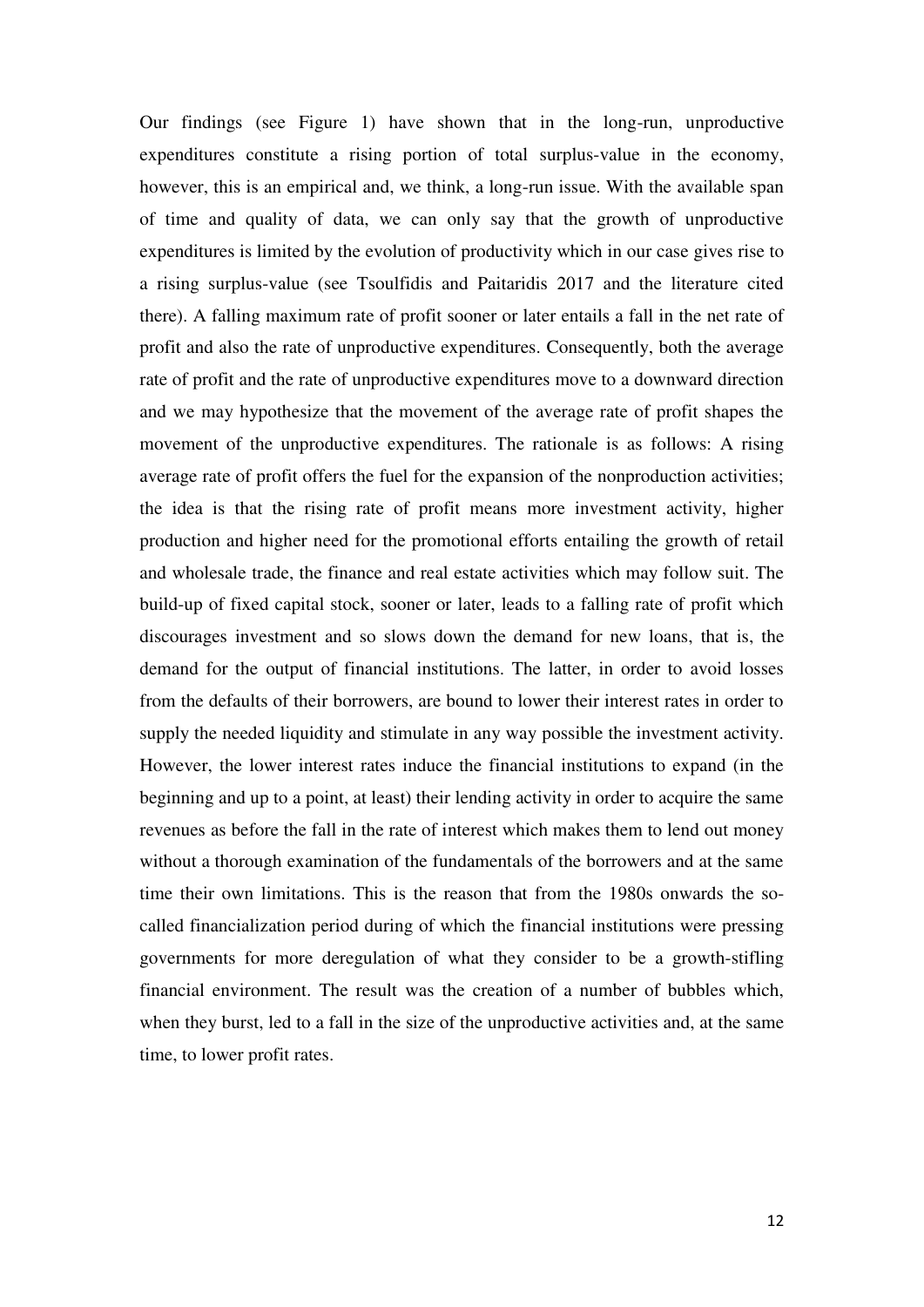## **4. Model and Econometric Specification**

We start our econometric analysis with the Toda Yamamoto (hereinafter TY) approach to Granger non-causality test. The reason is that the usual bivariate Granger non-causality tests suffer from a number of limitations which have to do mainly with their sensitivity to the number of variables included in the model as well as to the number of lags. In this case, a two-variable model is subject to possible specification bias (Gujarati, 2006) for the results may differ had we from the specified model excluded other important variables. Moreover, many time series variables are characterized by stochastic trends and are cointegrated, which means that the F-tests are no longer reliable because the test statistics do not have a standard distribution. Considering the above drawbacks, Toda and Yamamoto (1995) proposed a simple procedure to Granger non-causality, which requires the estimation of an augmented VAR  $(m + d_{\text{max}})$  model and can be applied regardless of the order of integration. This implies that the estimation of the above model guarantees the asymptotic distribution of the Wald statistic, i.e. an asymptotic  $x^2$  distribution. The TY Granger non-causality test is based on the following equations:

$$
Y_{t} = \omega + \sum_{i=1}^{m} \beta_{i} Y_{t-i} + \sum_{i=m+1}^{m+d_{\max}} \beta_{i} Y_{t-i} + \sum_{i=1}^{m} \lambda_{i} X_{t-i} + \sum_{i=m+1}^{m+d_{\max}} \lambda_{i} X_{t-i} + \varepsilon_{1t}
$$

$$
X_{t} = \psi + \sum_{i=1}^{m} \varphi_{i} X_{t-i} + \sum_{i=m+1}^{m+d_{\max}} \varphi_{i} X_{t-i} + \sum_{i=1}^{m} \delta_{i} Y_{t-i} + \sum_{i=m+1}^{m+d_{\max}} \delta_{i} Y_{t-i} + \varepsilon_{2t}
$$

where  $X_t$  and  $Y_t$  are the endogenous variables of the model, that is, the unproductive expenditures, the economy-wide average rate of profit, the real interest rate and the capacity utilization. Hence, the number of endogenous variables is 4, i.e. *m*=4, and therefore we form a system of four equations and the estimation of the following parameters,  $\omega$ ,  $\psi$ ,  $\beta$ 's,  $\lambda$ 's,  $\varphi$ 's and  $\delta$ 's while  $d_{\text{max}}$  denotes the maximum order of integration in the above system. Finally, the null hypothesis of granger non-causality can be expressed as  $H_o: \lambda_i = 0, \delta_i = 0$ .

## **4.1 Unit root tests**

In order to perform the TY approach to Granger non causality, we have to ensure that our VAR model is stable, by checking whether all of the eigenvalues of our system of equations lie inside the unit circle. The selection of the appropriate lag-length  $m$  of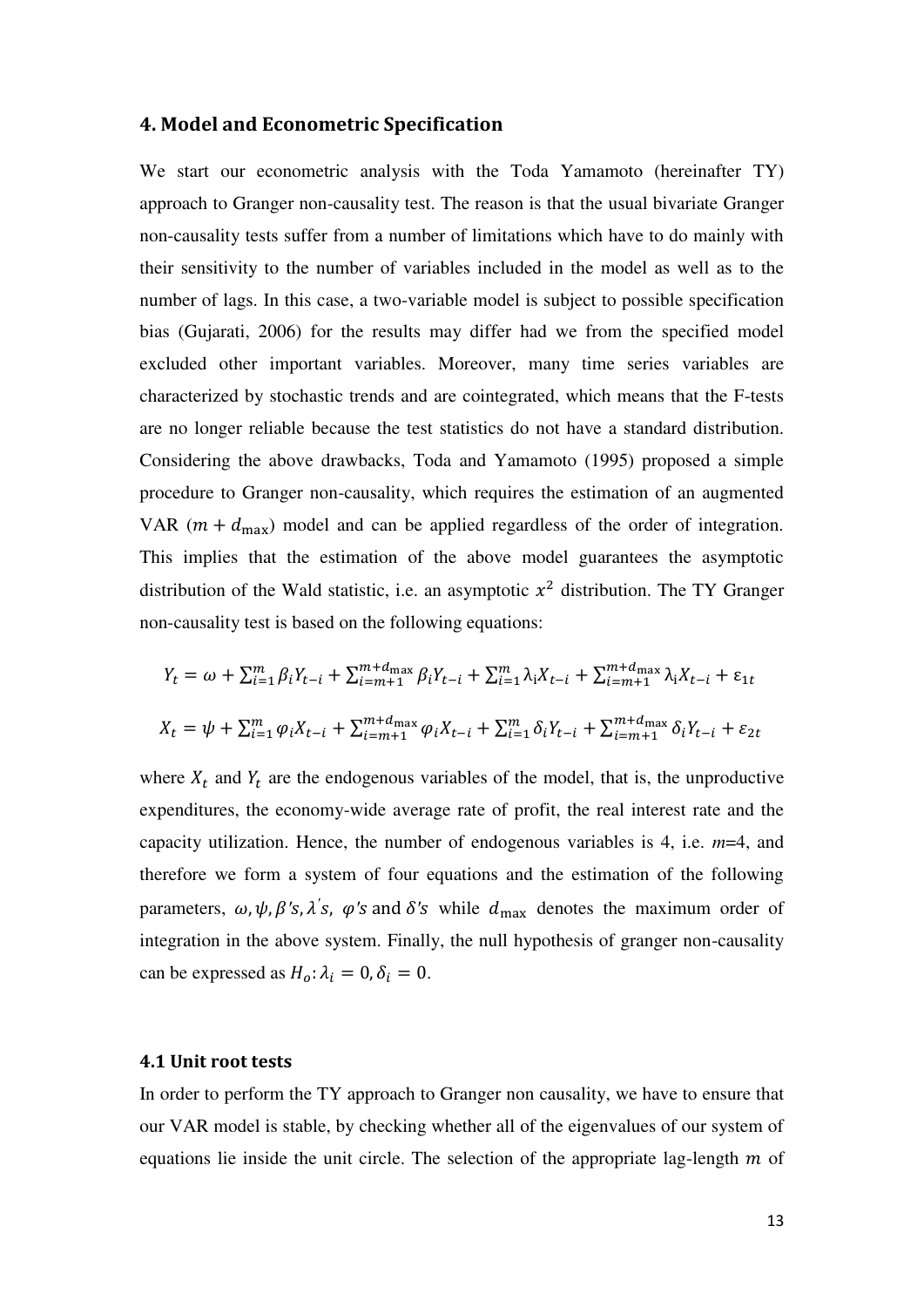the VAR model will be based on the Akaike and Schwarz information criteria (AIC and SC respectively), which will ensure that our VAR model is well specified. Finally, we have to select the maximum order of integration of our variables using the Augmented Dickey-Fuller (ADF), Phillips-Perron (PP), and Kwiatkowski-Phillips-Schmidt-Shin (KPSS) unit root tests. More specifically, in order to detect whether there are trends in our series, we apply unit root tests to the levels of the variables. Firstly, we use the Augmented Dickey Fuller along with the Phillips-Perron (PP) unit root test. For the ADF test we use the following relation:

$$
\Delta y_{\tau} = \mu + \lambda t + \psi y_{t-1} + \sum_{i=1}^{p} a_i \Delta y_{t-i} + u_t
$$

where  $\mu$  is the constant and t refers to the trend and  $\Delta$  is the difference operator. The ADF procedure uses the t-test for the  $\psi$  coefficient and corrects the autocorrelation in the residuals using  $p$  lags of the dependent variable. The null and alternative hypotheses for the existence of unit root in  $y_t$  are formed as follows:

 $H_0: \psi = 0$  $H_1$ :  $\psi$  < 0

On the other hand, the PP test correct for autocorrelation and heteroscedasticity in the error term modifying the t-statistic and it is given by running the following regression:

$$
\Delta y_t = a + \beta t + \pi y_{t-i} + u_t
$$

where  $\alpha$  is the constant and  $t$  is the time trend. The null and alternative hypotheses are:

$$
H_o: \pi = 0
$$

$$
H_1: \pi < 1
$$

While ADF and PP unit root tests the null hypothesis of non stationarity, the KPSS is a stationarity test and it will be used as a crosscheck. Kwiatkowski et al. (1992) assume that a time series  $y_t$  can be decomposed into a deterministic time trend, a random walk and a stationary error as follows:

$$
y_t = \delta t + r_t + \varepsilon_t
$$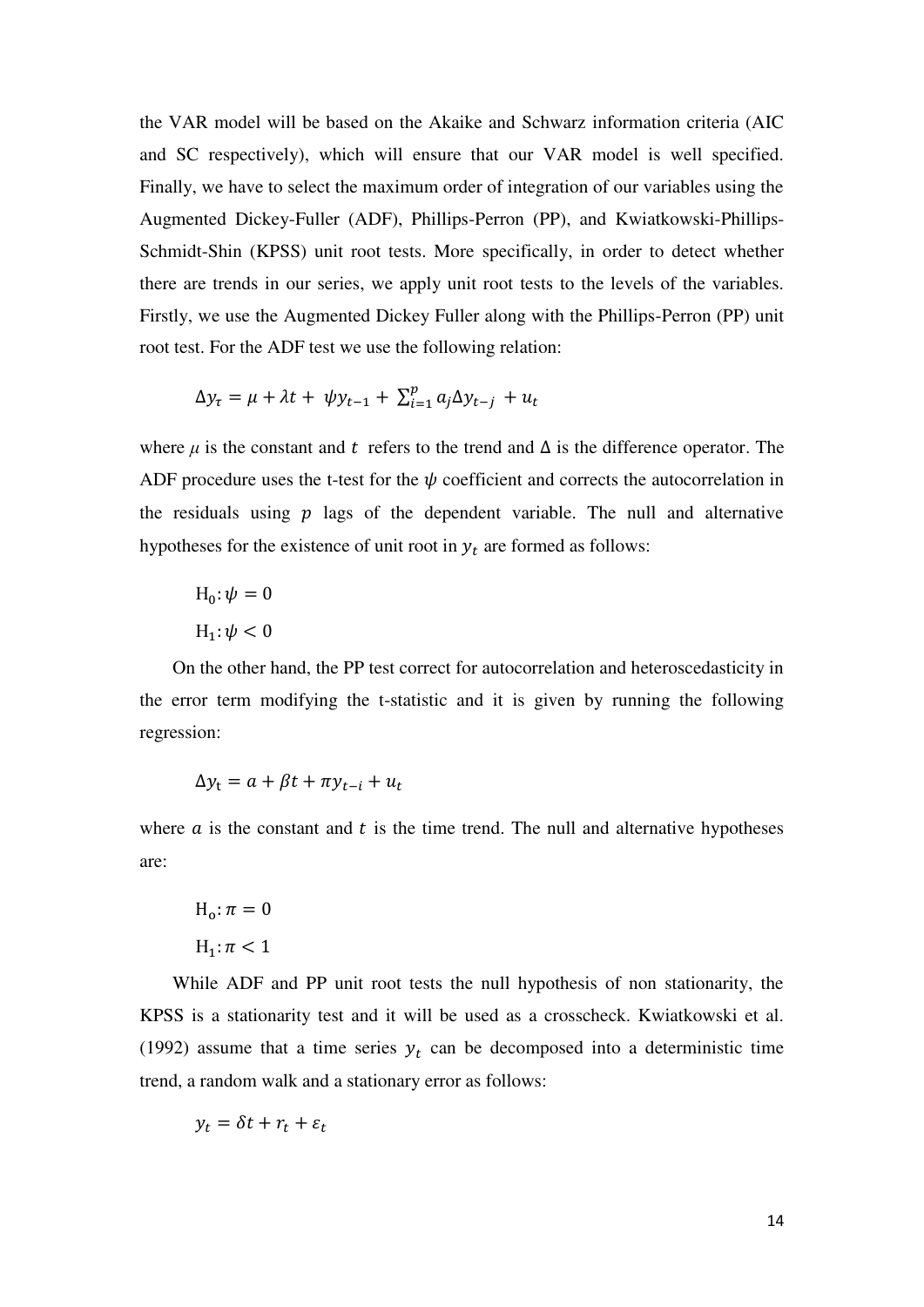where  $r_t$  is a random walk. i.e.  $r_t = r_{t-1} + u_t$ . The null and alternative hypotheses are formed as follows:

$$
H_o: \delta = 0
$$

$$
H_o: \delta \neq 0
$$

## **4.2 Unit roots with breakpoints**

Following Perron (1997), we are going to use two different forms of structural breaks, the Additive Outlier (AO) and the Innovational Outlier (IO) models. In particular, the AO model is designed to capture sudden changes in the mean of the series, while the IO model is better in detecting gradual changes over time. The IO model has two versions, the first captures gradual changes in the intercept  $(IO<sub>1</sub>)$  and the second allows for gradual changes in both the intercept and the trend  $(10<sub>2</sub>)$ . The above models are formed as follows:

$$
IO_1 = x_t = \mu + \theta DU_t + \beta t + \delta D(T_b)_t + \alpha x_{t-1} + \sum_{i=1}^{K} c_i \Delta x_{t-i} + e_t
$$
  

$$
IO_2 = x_t = \mu + \theta DU_t + \beta t + \gamma DT_t + \delta D(T_b)_t + \alpha x_{t-1} + \sum_{i=1}^{K} c_i \Delta x_{t-i} + e_t
$$

Where  $T_b$  denotes the time of the break, which is unknown and determined endogenously,  $DU_t$  is the intercept dummy,  $DU_t = 1$  if  $t > T_b$  and zero otherwise,  $DT_t$  is the slope dummy,  $DT_t = T_t$  if  $t > T_b$  and zero otherwise, and  $D(T_b)_t$  is the crash dummy,  $D(T_b)_t = 1$  if  $t = T_b + 1$  and zero otherwise. The null hypothesis of non-stationarity is tested for  $a = 1$ , by minimizing the value of the t-statistic. Thus, if the absolute value of the t-statistic is greater than the corresponding critical value, then we can reject the null hypothesis of non stationarity, implying that  $a > 1$ .

In contrast, to the IO model, the AO model is a two-step procedure (Perron, 1994). In the first step, the time series  $y_t$  is detrended by regressing it on the trend components. That is:

$$
y_t = \mu + \beta t + \gamma DT_t^* + \widetilde{y}_t
$$

where  $\widetilde{y}_t$  is the detrended series. Now, the second step uses the following regression with the residual of the first step: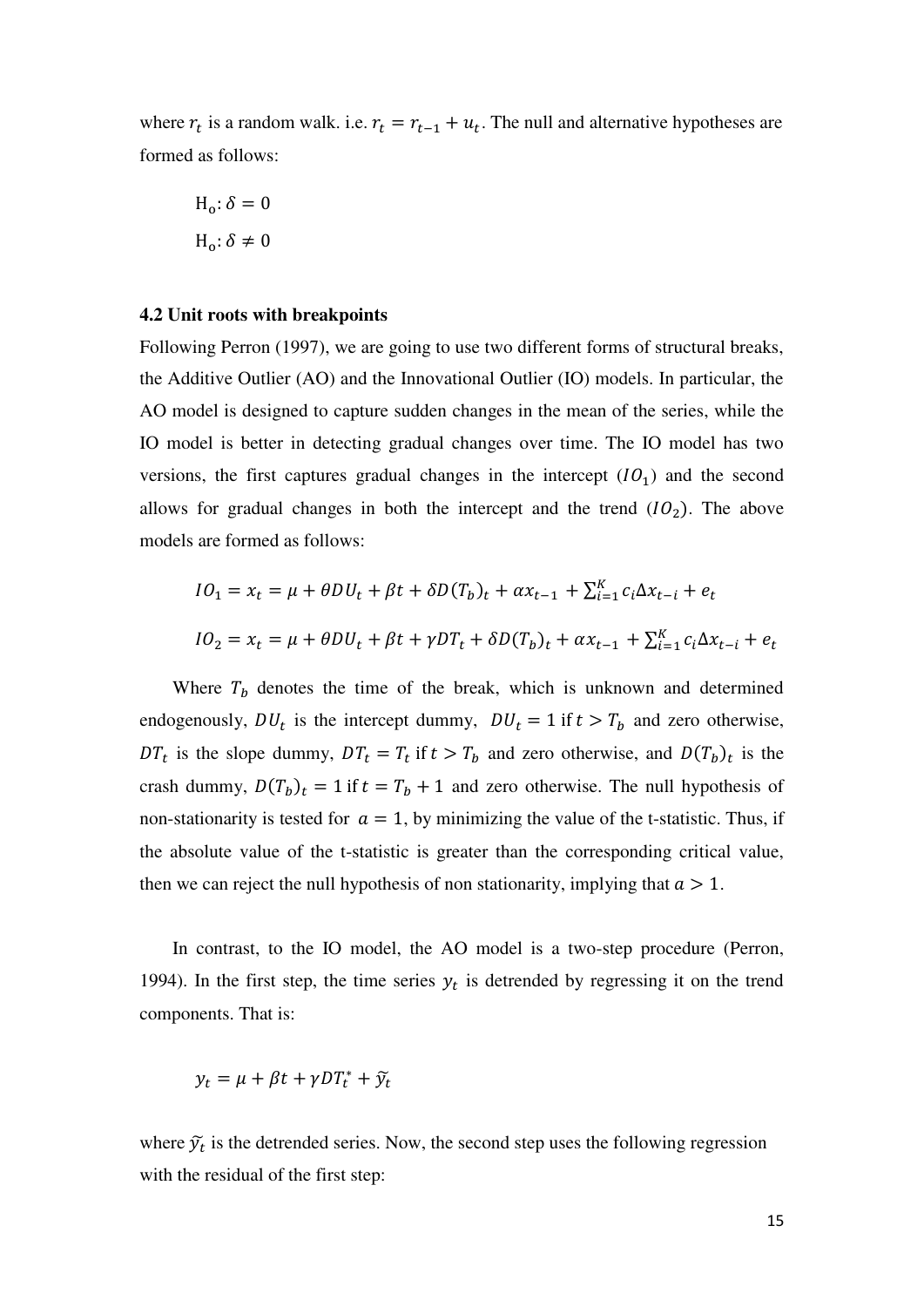$$
\widetilde{y}_t = \alpha \widetilde{y}_{t-1} + \sum_{i=1}^K \Delta y_{t-i} + e_t
$$

The most widely used method to choose the time of the break, i.e.  $T_h$ , is by minimizing the value of the *t*-statistic when  $\gamma = 0$  (Harris and Solis, 2003). Finally, it is important to note that in both models, IO and AO, the equations are estimated sequentially for all possible values of  $T_h$ .

## **4.3 The ARDL model**

 $\overline{a}$ 

One major advantage of the ARDL approach to cointegration is that it can be applied to a small sample size. Furthermore, the selected variables may have different order of integration, i.e. I(0) and I(1), contrary to the standard cointegration tests that assume that all the variables should be non-stationary. Also, by using the ARDL model, we can estimate both the short-run and long-run dynamics of the unproductive expenditures simultaneously. Below we describe the steps that we will follow to estimate the ARDL model and perform the bounds test.

The long-run equation for the unproductive expenditures is specified as follows:

$$
u_t = \alpha + \beta_1 r_t + \beta_2 i r_t + \beta_3 c u_t + \varepsilon_t \tag{1}
$$

where  $u_t$  stands for the ratio unproductive expenditures to capital stock,  $ir_t$  is the interest rate, defined as the 10 year US government bond yields minus the growth rate of the investment deflator,  $cu_t$  stands for the degree of capacity utilization, and  $\varepsilon_t$  is the error term.<sup>5</sup> The error correction specification of the ARDL model can be specified as follows:

$$
\Delta u_t = \alpha + \sum_{i=1}^N \beta_i \Delta u_{t-i} + \sum_{i=0}^N \gamma_i \Delta r_t + \sum_{i=0}^N \delta_i \Delta i r_t + \sum_{i=0}^N \zeta_i \Delta c u_t + \lambda e c m_{t-1} + v_t
$$
\n(2)

<sup>&</sup>lt;sup>5</sup> The data for the interest rate and capacity utilization rate are from the Fed of Saint Luis [\(https://fred.stlouisfed.org\)](https://fred.stlouisfed.org/series/IRLTLT01USM156N). In order to have an estimate of the real interest rate we opted to subtract from the nominal interest rate (10 year US government bond yields) the growth rate of the nonresidential investment deflator instead of the usual consumers price index because the former is more relevant to the investment decisions. The difference in the results is minimal quantitatively but it is important to distinguish inflation from the point of view of the investor.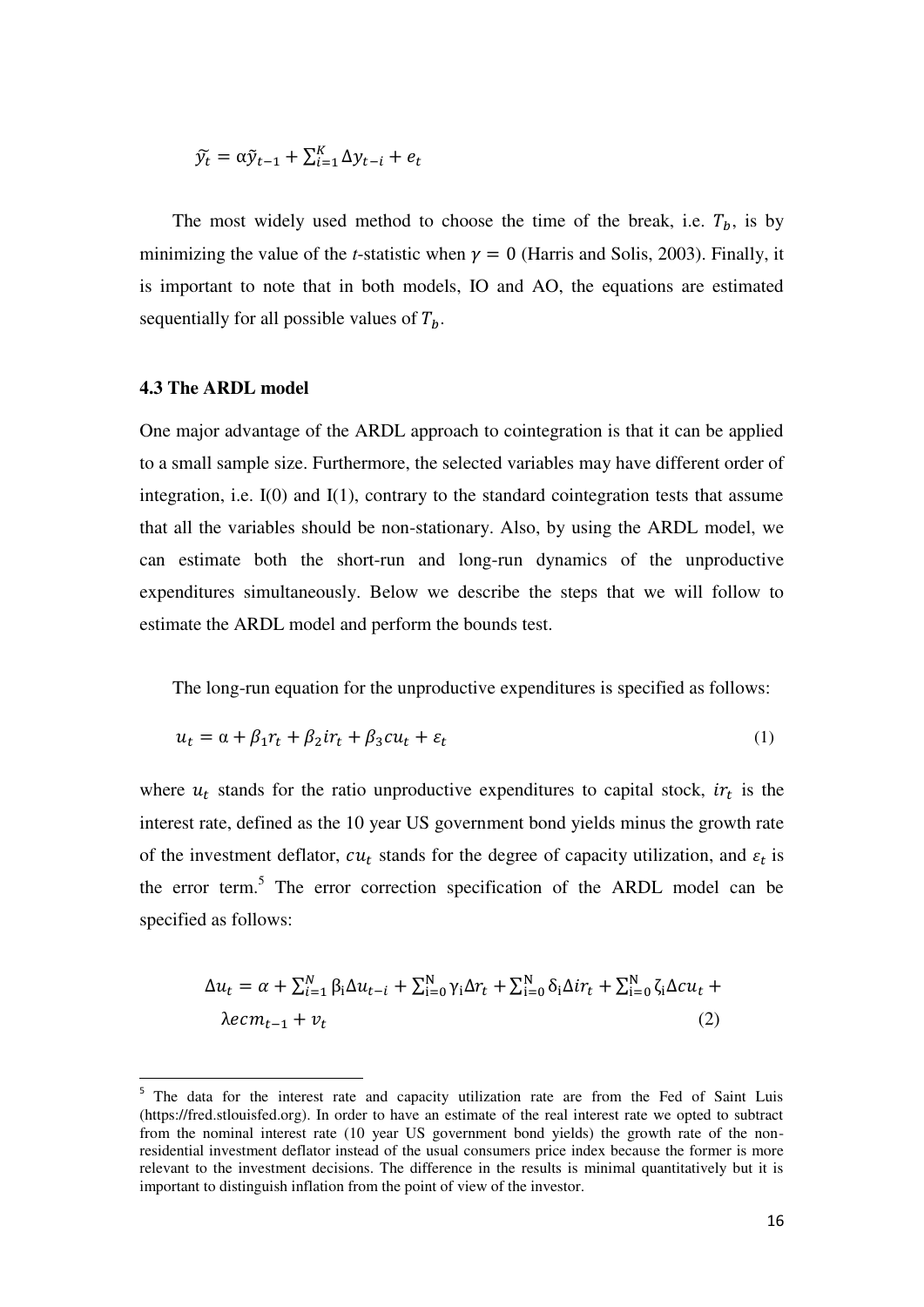Hence  $-1 < \lambda < 0$  is the speed of adjustment towards equilibrium and  $ecm_{t-1}$  is the error correction term and more precisely is the solution of equation (1) for  $\varepsilon_t$  lagged by one period, that is,  $e c m_{t-1} = u_t - \beta_1 r_t - \beta_2 i r_t - \beta_3 c u_t$ . Furthermore, the coefficients  $\beta_i$ ,  $\gamma_i$ ,  $\delta_i$  and  $\zeta_i$  capture the short-run dynamics of our model.

Before we proceed in the short and long run dynamics of the ARDL model, we have to ensure that none of our variables are  $I(2)$ . Despite the fact that the ARDL approach to cointegration is useful for variables that have different order of integration, that is  $I(0)$  and  $I(1)$ , the estimator cannot capture variables that are integrated of order higher order than  $I(1)$ . Thus, we have to apply unit root tests in order to avoid having  $I(2)$  series, because the presence of such variables invalidates the F-statistic, which is essential in testing for cointegration*.* For this purpose, we will apply the ADF, PP and KPSS unit root tests.

The next step is to estimate equation (2) using OLS and choose the appropriate lag order using the Akaike information criteria (AIC). Moreover, in order to ensure that our model is well specified and does not suffer from A/C, H/S and non normality, we are going to apply diagnostic and stability tests. It is important to note that parameter stability is absolutely required, because unstable parameters may result in model misspecification. After we ensure that our model is well specified, we are going to test whether there is a long-run relationship between our variables by applying the bounds test<sup>6</sup> proposed by Pesaran et al.  $(2001)$ . The null and alternative hypotheses are specified below:

 $H_0: \beta_1 = \beta_2 = \beta_3 = 0$  ~ no cointegration  $H_1: \beta_1 \neq \beta_2 \neq \beta_3 \neq 0$  ~cointegration

 $\overline{a}$ 

If the computed F-statistic of the bounds test is higher than the higher bound for the 5% significance level, then there is a long-run equilibrium among our variables, while, if the F-statistic is lower than the lower bound, then there is no cointegration. Likewise, if the F-statistic is between the lower and higher bound, then the presence of cointegration is ambiguous.

 $6$  The bounds test is based on the Wald test (F-statistic). The lower and upper bound critical values are given by Pesaran et al. (2001).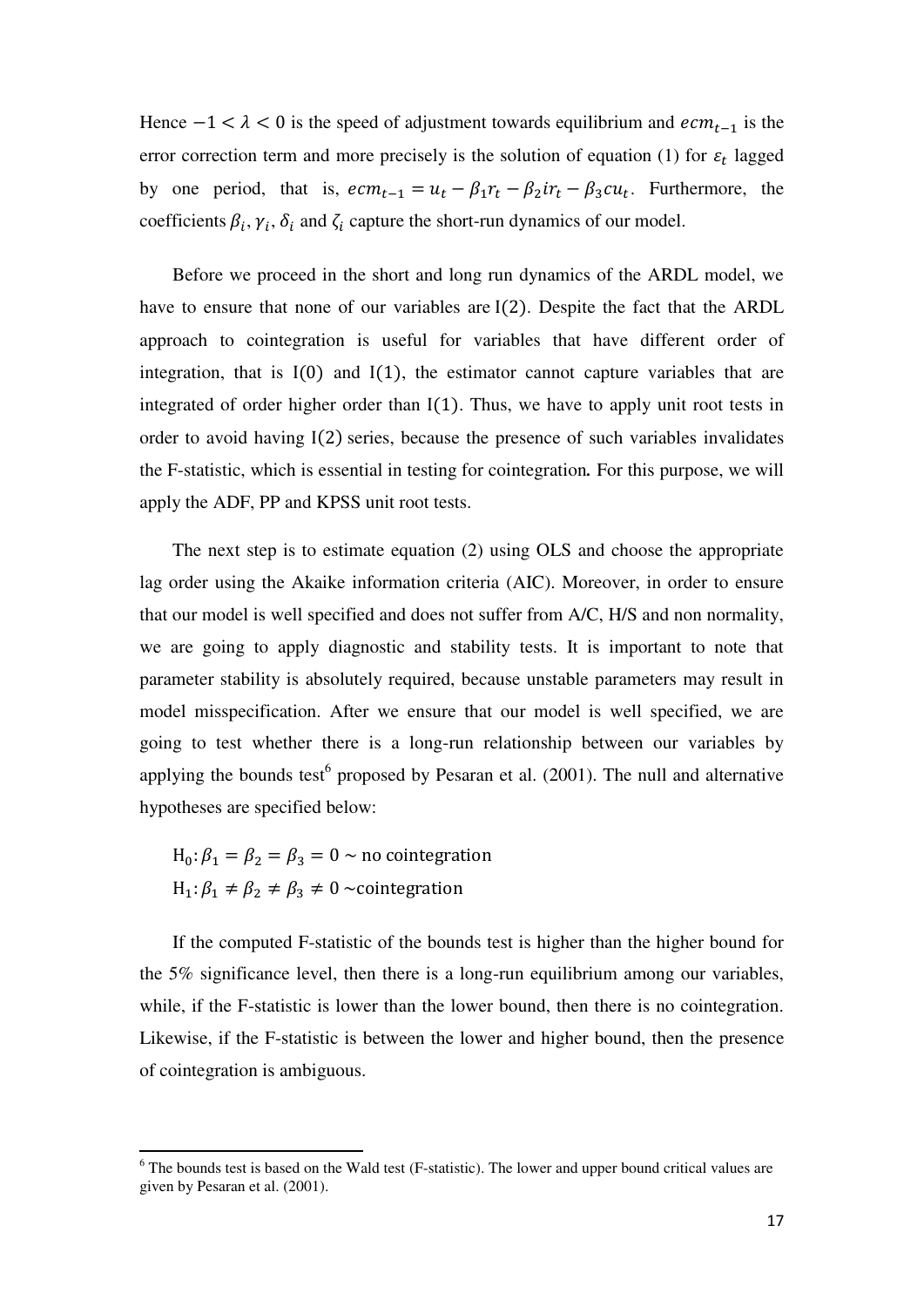As a final step, we are going to conduct Granger non-causality tests to investigate the casual relationships between our variables in the short-run as well as in the longrun. More specifically, we will test the joint significance of the lagged terms of  $\Delta r_t$ ,  $\Delta c u_t$  and  $\Delta i r_t$  using an F-test, in order to examine the short-run causality, whereas the long-run causality will be tested by applying a t-test on the error correction term, i.e.  $ecm_{t-1}$ . If the  $ecm_{t-1}$  is negative and statistically significant, then long-run causality is running from all the independent variables towards  $u_t$ . On the other hand, if  $\sum_{i=1}^{N} \beta_i \Delta u_{t-i} \neq 0$ ,  $\sum_{i=0}^{N} \gamma_i \Delta r_t \neq 0$ ,  $\sum_{i=0}^{N} \delta_i \Delta i r_t \neq 0$  and  $\sum_{i=0}^{N} \zeta_i \Delta c u_t \neq 0$ , then, in the short-run, the explanatory variables can Granger cause  $u_t$ .

#### **5. Empirical Results and their Discussion**

 $\overline{a}$ 

The results in Table 2 suggest that the profit rate, *r*, and unproductive expenditures, *u*, are non stationary at levels and they become stationary at their first differences. In particular, both ADF and PP unit root tests fail to reject the null hypothesis at the 5% level of significance for the *u* and *r*, ensuring that these variables are non stationary at their levels. By contrast, the real interest rate's null hypothesis of non-stationarity is not rejected at the 10% significance level, when a constant is introduced for both ADF and PP unit root tests. On the other hand, the degree of capacity utilization as a theoretically cyclical variable is expected and found stationary, i.e. I(0), at level, when a constant and a time trend is introduced, except from the PP unit root test in the case of a constant and a time trend<sup>7</sup>, where the null hypothesis of unit root is rejected for the 10% significance level. Furthermore, the results of the KPSS unit root test indicate that  $u$  is non-stationary at the 10% significance level when we include a constant and a constant plus a time trend, but stationary at first difference. Regarding *r,* the null hypothesis of stationarity at level<sup>8</sup> is rejected at the 5% significance level, while the rate of profit is stationary at first differences. Furthermore, the real interest rate is stationary at level and first difference, when we include a constant, whereas non-

<sup>7</sup> Since the estimated trend was not found statistically significant in the PP unit root test, we may assume that capacity utilization is I(0) in levels.

<sup>&</sup>lt;sup>8</sup> The null hypothesis for the unproductive expenditures at level is not rejected at the 5% and 1% significance level, since the computed LM-statistic is lower than the  $5\%$  and  $1\%$  critical value respectively. Likewise, the null hypothesis for the rate of profit at level is not rejected for the 1% significance level.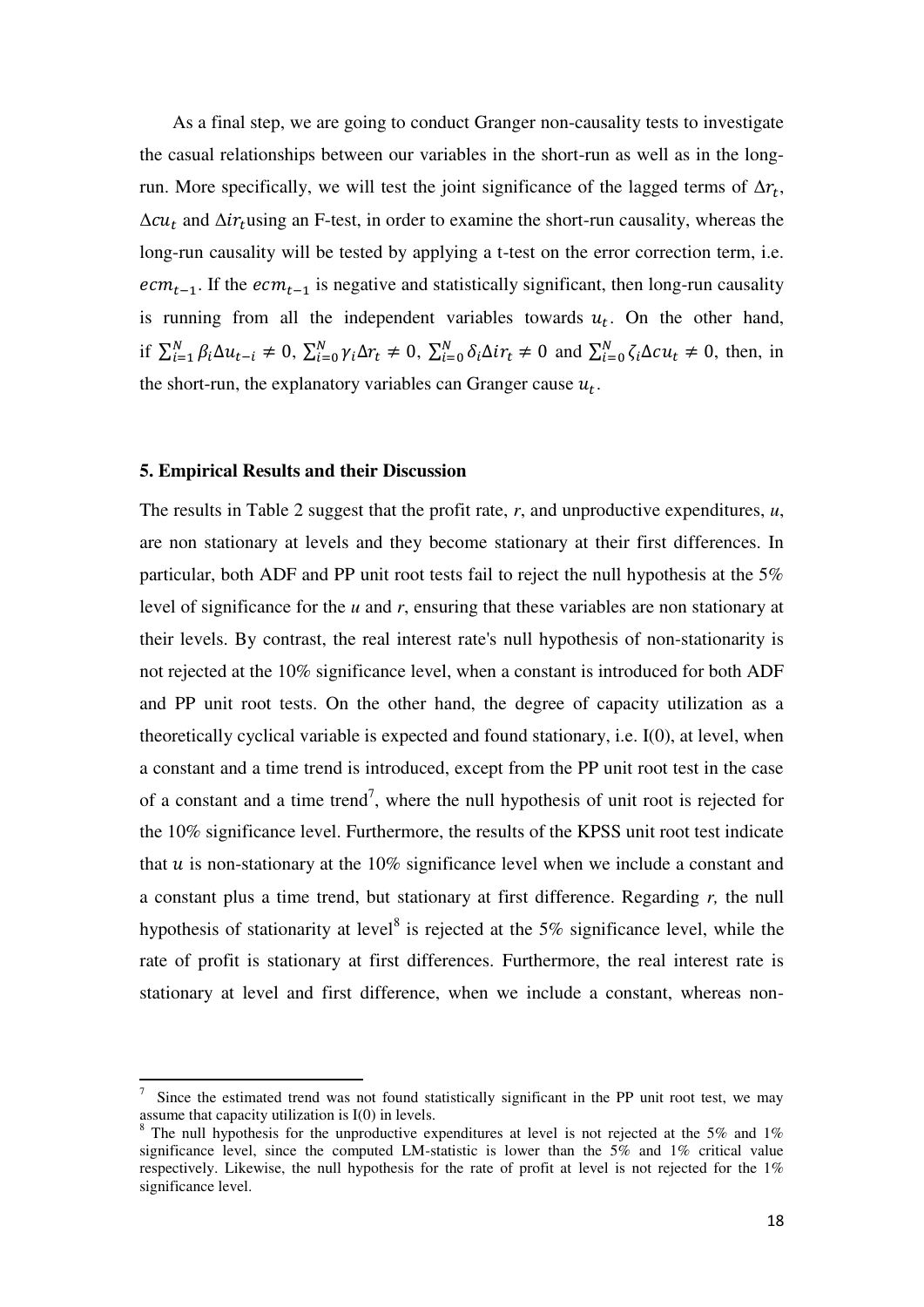stationary at level and first difference at the  $5\%$  significance level<sup>9</sup>, if we include both a constant and a time trend at the. Finally, the KPSS test indicates that the *cu* is stationary at level and first difference, except from the case of a constant and a trend. However, since the time trend is not statistically significant it follows that the variable *cu* is I(0) at the first difference*.* 

|                  | Level               |                       |                   | <b>First Differences</b>  |
|------------------|---------------------|-----------------------|-------------------|---------------------------|
| Variables        | Constant            | Constant and<br>Trend | Constant          | <b>Constant and Trend</b> |
|                  |                     | <b>ADF</b>            |                   |                           |
| $\boldsymbol{u}$ | $-2.380(0.152)$     | $-2.181(0.488)$       | $-4.723(0.000)*$  | $-4.813(0.001)*$          |
| $\boldsymbol{r}$ | $-2.369(0.155)$     | $-2.260(0.447)$       | $-6.422(0.000)*$  | $-6.594(0.000)*$          |
| ir               | $-2.676(0.084)$ *** | $-2.638(0.265)$       | $-8.269(0.000)*$  | $-8.263(0.000)*$          |
| cu               | $-3.611(0.008)*$    | $-4.880(0.001)*$      | $-7.340(0.000)*$  | $-6.435(0.000)*$          |
|                  |                     | PP                    |                   |                           |
|                  |                     |                       |                   |                           |
| $\boldsymbol{u}$ | $-2.129(0.234)$     | $-1.965(0.605)$       | $-4.741(0.000)*$  | $-4.834(0.001)*$          |
| r                | $-2.333(0.165)$     | $-1.915(0.631)$       | $-6.484(0.000)*$  | $-7.045(0.000)*$          |
| ir               | $-2.678(0.084)$ *** | $-2.638(0.265)$       | $-9.150(0.000)*$  | $-9.962(0.000)*$          |
| cu               | $-3.013(0.041)$ **  | $-3.413(0.061)$ ***   | $-12.901(0.000)*$ | $-12.972(0.000)*$         |
|                  |                     | <b>KPSS</b>           |                   |                           |
|                  |                     |                       |                   |                           |
| $\boldsymbol{u}$ | $0.423***$          | $0.122***$            | 0.191             | 0.133                     |
| r                | $0.522**$           | $0.171**$             | 0.211             | 0.108                     |
| ir               | 0.169               | $0.169**$             | 0.201             | $0.176**$                 |
| cu               | $0.690**$           | 0.091                 | $0.500**$         | 0.021                     |

## **Table 2:** Results of Unit Root Tests

 $\overline{a}$ 

Notes: P-values are reported in parentheses, \*, \*\* and \*\*\* denote rejection of the null hypothesis at the 1%, 5% and 10% level respectively. The asymptotic critical values for the KPSS statistic with constant are taken from Kwiatkowski-Phillips-Schmidt-Shin (1992, Table 1)**.**

Regarding the results of the standard unit root tests and the existence of potential breaks in our time series, we have to ensure that none of our variables is I(2). It is important to note that there is evidence of structural breaks in the rate of profit as well as in the rest of variables, implying that the standard unit root tests may give rise to

<sup>&</sup>lt;sup>9</sup> The null hypothesis of stationarity for the real interest rate is not rejected at the 1% level of significance. Thus we assume that  $ir$  is stationary at first difference.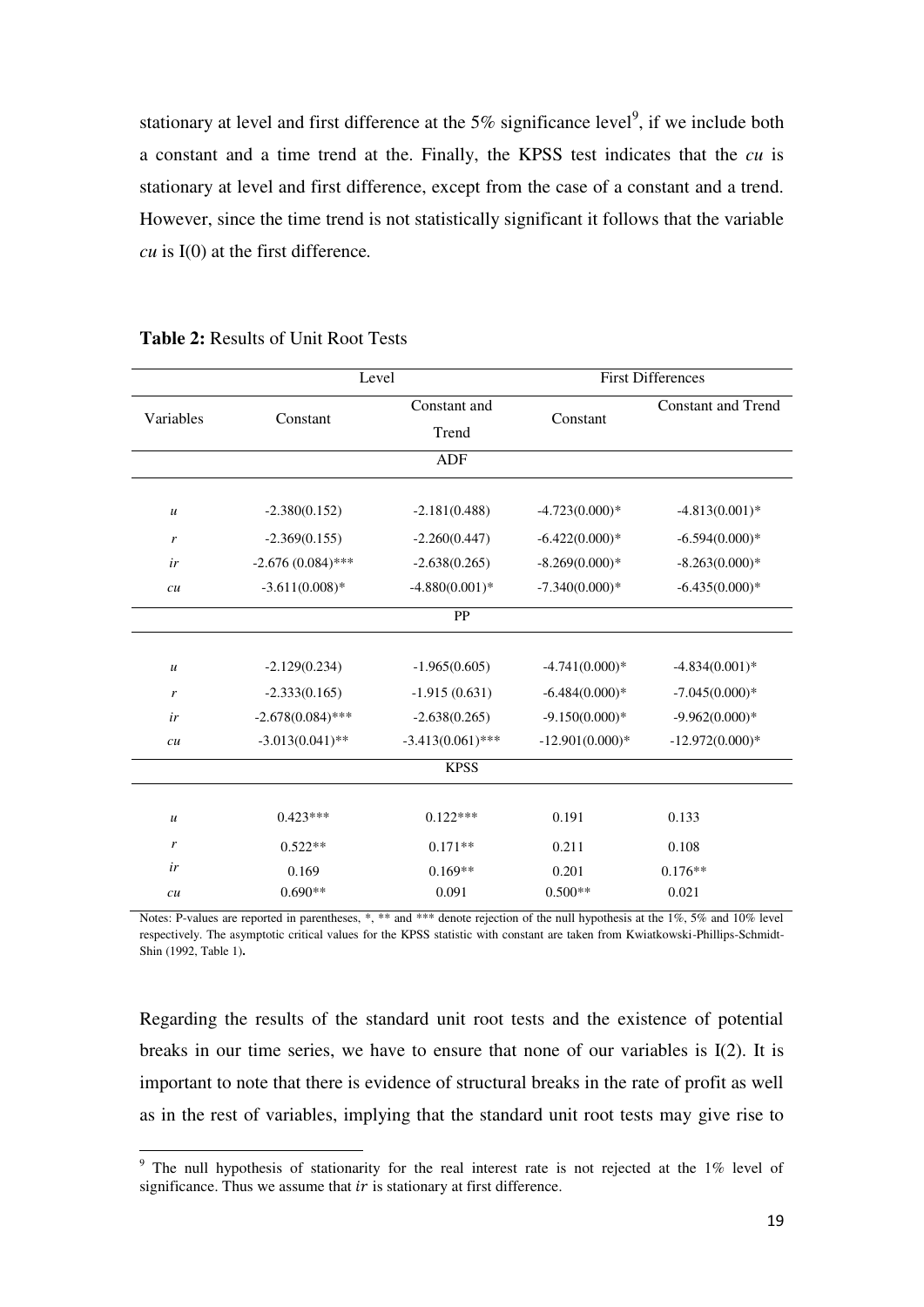false results. Hence, we have to further investigate the order of integration of our variables by applying unit root tests with structural breaks. In Table 3 **below,** we interpret the results of the breakpoint unit root test for both Innovational and Additive Outlier models indicated by IO and AO respectively**.** Our findings suggest that unproductive expenditures are non-stationary after applying both IO and AO models at the 5% significance level. On the other hand, the rate of profit becomes stationary after applying the AO model, which takes into account the sudden effect of the structural break in 1981. Also, the IO2 model that allows for gradual changes in both the intercept and the trend reveals that the rate of profit is stationary at level. Furthermore, IO1 model provides no evidence against the null hypothesis of a unit root for the real interest rate, whereas the IO2 and AO models suggest that the real interest rate is  $I(0)$  at the  $1\%$  significance level when a time break is introduced in 1981 and 1983 respectively. Finally, capacity utilization, after taking into account both gradual and sudden effects of a structural break, becomes stationary at the 1% significance level. $10$ 

| Variables                  | Model           | $t$ -stat | $p$ -value        | $T_h$ | Result |
|----------------------------|-----------------|-----------|-------------------|-------|--------|
|                            |                 |           |                   |       |        |
|                            | IO <sub>1</sub> | $-4.233$  | $0.089***$        | 2000  | I(1)   |
| $\boldsymbol{\mathcal{U}}$ | IO <sub>2</sub> | $-2.726$  | 0.987             | 1983  | I(1)   |
|                            | AO              | $-2.720$  | 0.988             | 1983  | I(1)   |
|                            | IO <sub>1</sub> | $-3.492$  | 0.391             | 1979  | I(1)   |
| $\boldsymbol{r}$           | IO <sub>2</sub> | $-5.514$  | $0.019**$         | 1982  | I(0)   |
|                            | AO              | $-5.869$  | ${}_{\leq 0.01*}$ | 1981  | I(0)   |
|                            | IO <sub>1</sub> | $-3.869$  | 0.205             | 1976  | I(1)   |
| $\dot\imath r$             | IO <sub>2</sub> | $-5.972$  | $50.01*$          | 1983  | I(0)   |
|                            | AO              | $-6.284$  | $50.01*$          | 1981  | I(0)   |
|                            | IO <sub>1</sub> | $-4.930$  | $0.011**$         | 2000  | I(0)   |
| cu                         | IO <sub>2</sub> | $-6.396$  | $50.01*$          | 1986  | I(0)   |
|                            | AO              | $-6.538$  | $50.01*$          | 1985  | I(0)   |

**Table 3. Unit Roots with breakpoints** 

Notes: The lag-length selection was based on Schwartz information criterion. The breakpoint selection method was based on the Dickey Fuller minimization of t-statistic. The reported p-values are one-sided p-values and taken from Vogelsang (1993). \*, \*\* and \*\*\* denote rejection of the null hypothesis at the 1%, 5% and the 10% significance level respectively.

 $\overline{a}$ 

 $10$  The same results hold for the first differences of capacity utilization.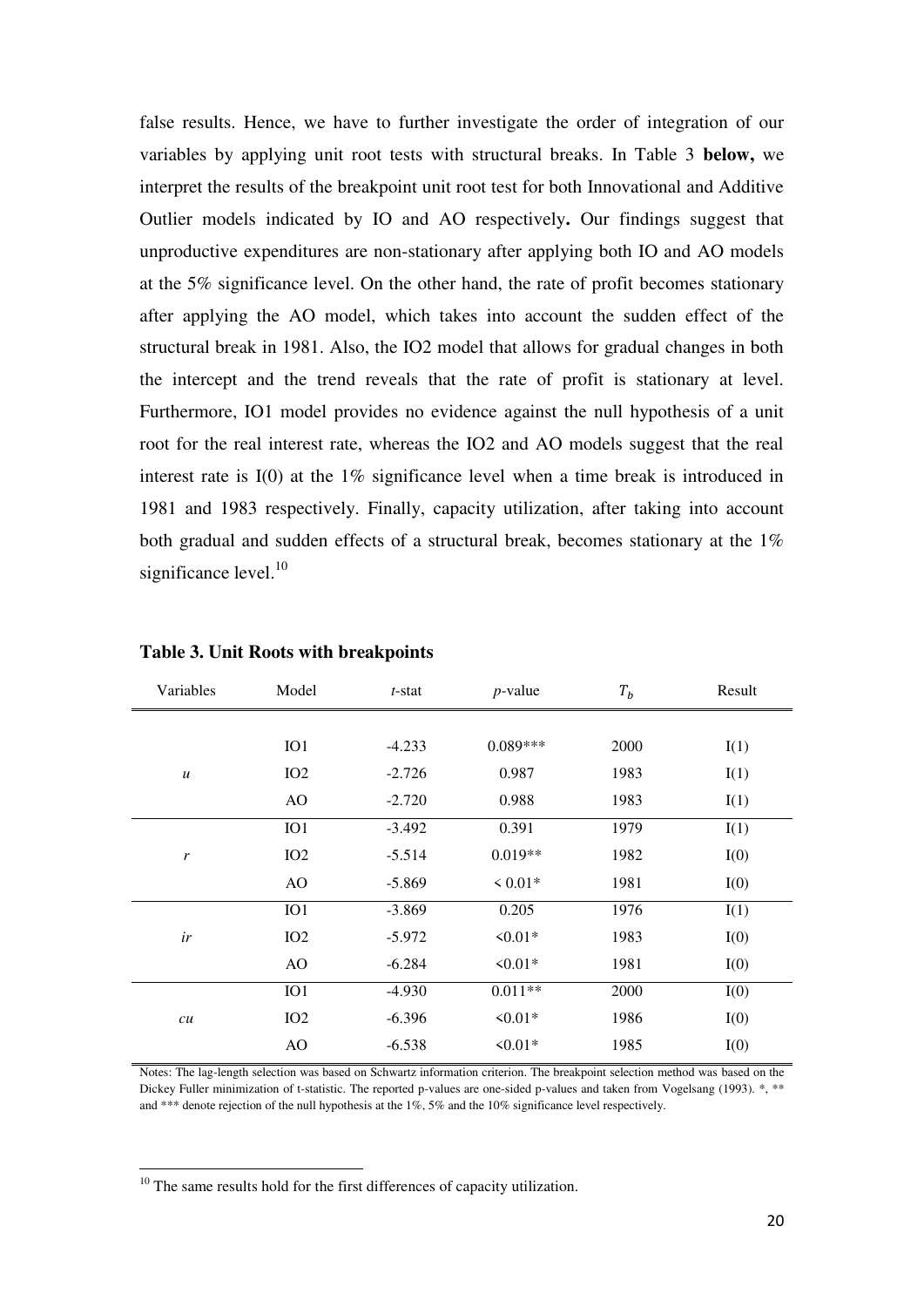Now that we have ensured that none of our variables is I(2), we can proceed in the TY approach to Granger non-causality. In Table 4 below we display the results of the AR root table and diagnostic tests of our estimated VAR model.<sup>11</sup> Our findings suggest that the estimated residuals suffer neither from A/C up to three lags and nor of H/S, whereas it is evident the residuals suffer from non-normality.<sup>12</sup> Finally, our model is stable as this can be judged from the distribution of eigenvalues all of which lie inside the unit circle (see Figure 3 below).

|                         | Diagnostic tests |           |
|-------------------------|------------------|-----------|
|                         | A/C              |           |
| Lags                    | Lm-stat          | p-value   |
| 1                       | 32.270           | $0.009*$  |
| $\overline{c}$          | 15.135           | 0.514     |
| 3                       | 14.141           | 0.588     |
|                         | H/S              |           |
| df                      | $Ch-sq$          | p-value   |
| 160                     | 270.719          | $0.084**$ |
|                         | Normality        |           |
| df                      | JB               | p-value   |
| 8                       | 49.258           | $0.000*$  |
|                         | Stability        |           |
|                         |                  |           |
| Root                    |                  | Modulus   |
| 0.876523 - 0.108832i    |                  | 0.883253  |
| $0.876523 + 0.108832i$  |                  | 0.883253  |
| $0.066765 - 0.757804i$  |                  | 0.760740  |
| $0.066765 + 0.757804i$  |                  | 0.760740  |
| $0.563485 - 0.423412i$  |                  | 0.704836  |
| $0.563485 + 0.423412i$  |                  | 0.704836  |
| 0.539047 - 0.281803i    |                  | 0.608264  |
| $0.539047 + 0.281803i$  |                  | 0.608264  |
| $-0.388290 - 0.397340i$ |                  | 0.555562  |
| $-0.388290 + 0.397340i$ |                  | 0.555562  |
| $-0.429085$             |                  | 0.429085  |
| 0.168586                |                  | 0.168586  |
|                         |                  |           |

**Table 4**. VAR stability diagnostic tests

Notes: \* and \*\* denote rejection of the null hypothesis at the 5%and 10% significance level respectively.

 $\overline{a}$ 

 $11$  The lag selection was based on the AIC and was set to 3 lags. The Schwarz information criterion (SC) suggested that the appropriate lag order was 1. However, the estimated VAR(1) model suffered from A/C.

<sup>&</sup>lt;sup>12</sup> When we introduce a dummy variable to capture the gradual and sudden effects of the estimated time breaks in Table 3, the estimated residuals become normal (JB-stat =  $12.343$ , p-value = 0.136).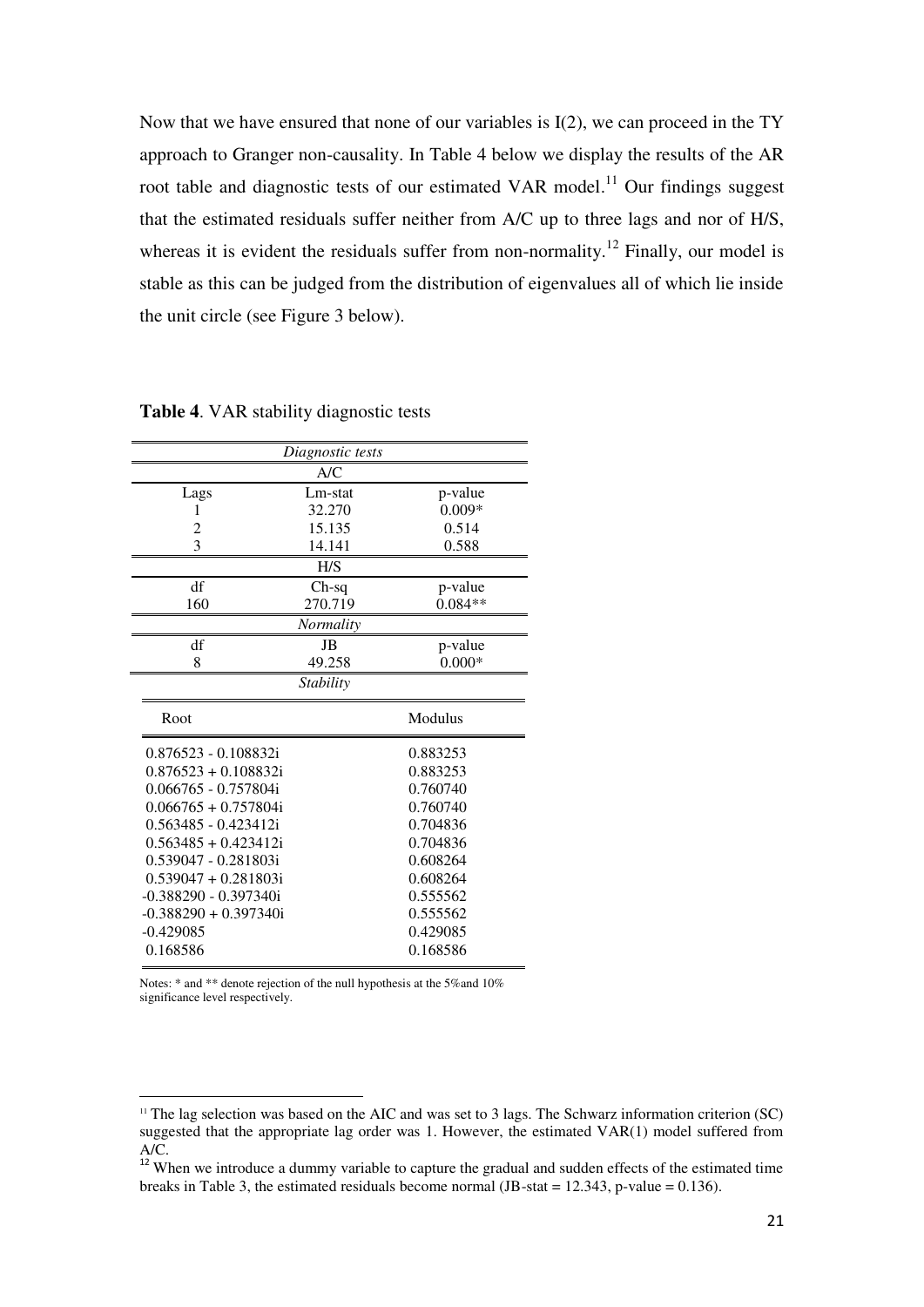

**Figure 3**. Stability of the VAR model

Since our VAR model is well specified and the variables at hand are integrated of order one and zero, the appropriate method to test the casual relationship among them is the TY approach to Granger non-causality. The results of the TY test are reported in Table 5 and suggest that the rate of profit and real interest rate are statistically significant in predicting the movements of unproductive expenditures, since the estimated p-value of the Wald-test is lower than the 1% significance level. The capacity utilization is not statistically significant, implying that we cannot draw conclusions about the causal relationship between  $ir$  and  $u$ , before we proceed in the ARDL model and examine further the dynamics of the selected variables. Regarding the rate of profit,  $r$ , as the dependent variable, the econometric results show that the arrow of causality runs from the capacity utilization to the rate of profit at the 10% significance level. Finally, it is evident that the unproductive expenditures, the rate of profit and the real interest rate are essential in explaining the capacity utilization for the 10% and 1% significance level respectively.

Summing up, the results point out that a two-way causality exists between the rate of profit and capacity utilization whereas there is one-way causality running from the rate of profit and real interest rate to unproductive expenditures as well as from the unproductive expenditures and real interest rate to capacity utilization. These results were repeated in the case wherein our VAR model we included various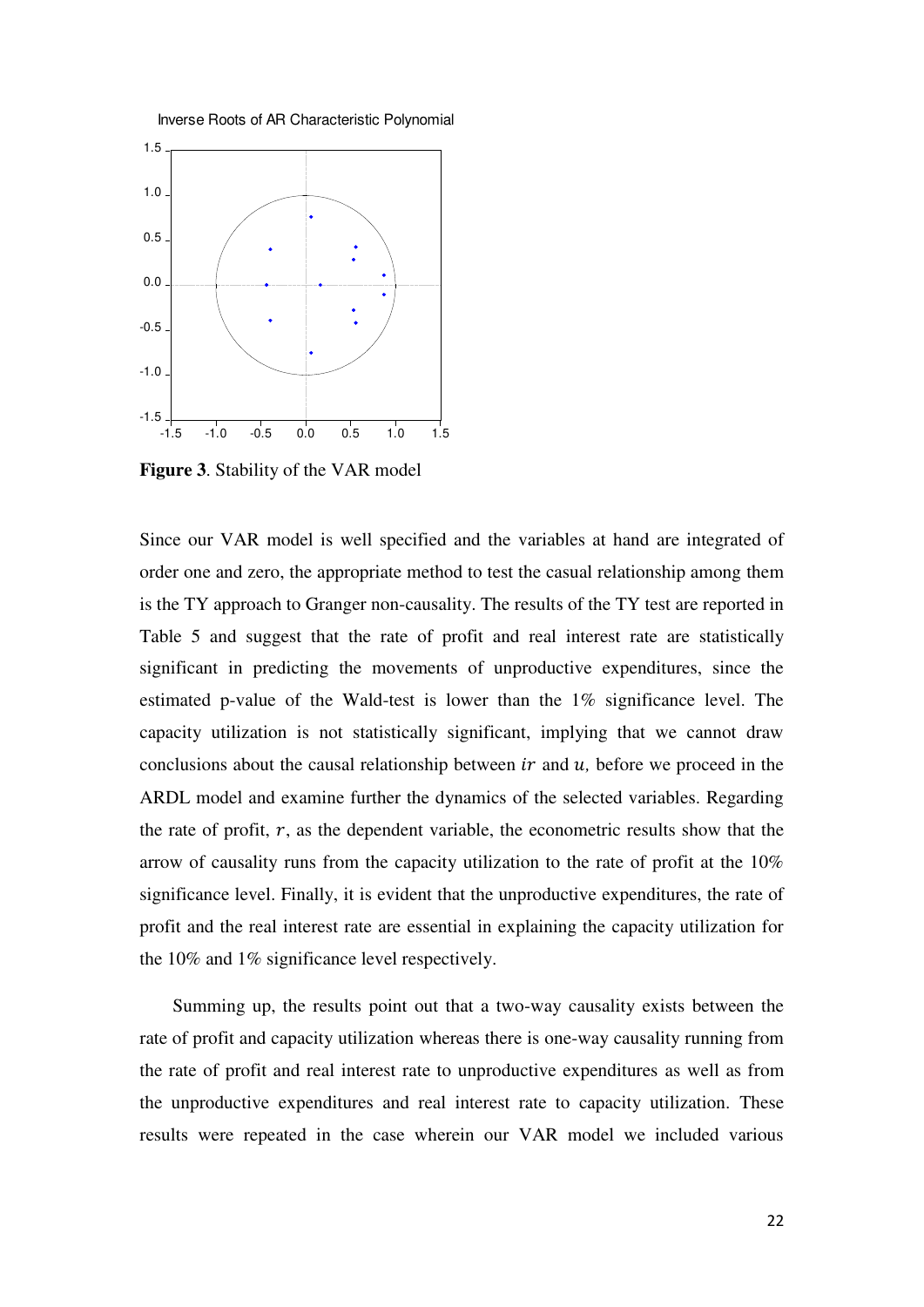dummy variables to account for the estimated structural time breaks, which is another way to say that our model is robust to alternative specifications.

| Dependent<br>/independent<br>variable | $u_t$              | $r_t$            | $ir_t$             | $cu_t$             |
|---------------------------------------|--------------------|------------------|--------------------|--------------------|
| $u_t$                                 |                    | 24.977(0.000)*   | $15.655(0.001)*$   | 4.118(0.249)       |
| $r_t$                                 | 0.969(0.806)       |                  | $23.421(0.000)*$   | $6.339(0.096)$ *** |
| $ir_t$                                | 3.009(0.390)       | 0.992(0.803)     |                    | 0.695(0.873)       |
| $cu_{t}$<br><b>AT : 444</b>           | $6.702(0.082)$ *** | $24.621(0.000)*$ | $6.526(0.087)$ *** |                    |

**Table 5.** Results of Toda Yamamoto Granger non-causality

Notes: \*, \*\*, \*\*\* denote rejection of the null hypothesis at 1%, 5% and 10% level respectively.

In Table 6 we interpret the results of the ARDL bounds test. The optimal lag-length of this test was based on the AIC information criterion. Our findings show that a longrun relationship exists between *u* and *r*, *ir* and *cu*, since the estimated value of the Fstatistic is higher than the upper bound, i.e.  $I(1)$ , for the  $1\%$  significance level.

| Test-Statistic | Value     | Signf.                        | I(0)                         | I(1)                        |
|----------------|-----------|-------------------------------|------------------------------|-----------------------------|
| F-stat<br>k    | 8.95<br>3 | $10\%$<br>5%<br>2.5%<br>$1\%$ | 2.37<br>2.79<br>3.15<br>3.65 | 3.2<br>3.67<br>4.08<br>4.66 |

**Table 6**. ARDL Bounds Test

Before we proceed in the investigation of the short and long-run dynamics, we have to apply various diagnostic and stability tests for the estimated ARDL model. The results displayed in Table 7 show that there is no A/C and non-normality, whereas the results of the BPG test indicate that there is H/S in the estimated residuals at the 10% significance level and there is no evidence of ARCH effects in the residuals. Also, the results of the RESET test point out that the model is well specified and the CUSUM test implies that the model is stable, since the estimated coefficients lie within the 5% error band (see Figures 4 and 5 below).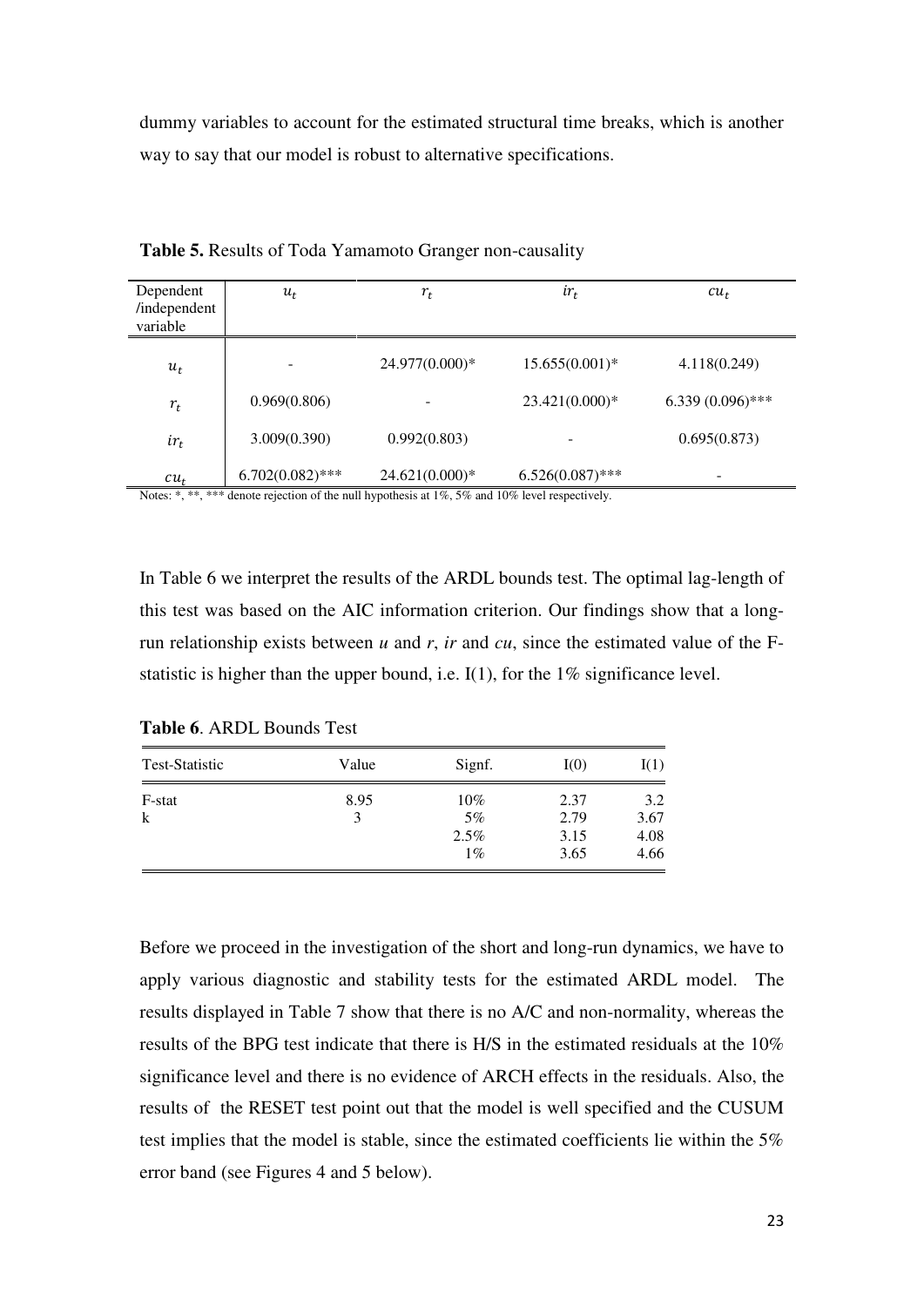| Tests           | Value  | Probability |
|-----------------|--------|-------------|
|                 |        |             |
| Normality~JB    | 1.399  | 0.496       |
| $H/S \sim BPG$  | 23.862 | $0.067***$  |
| $H/S \sim ARCH$ | 1.961  | 0.375       |
| $A/C \sim LM$   | 5.923  | 0.115       |
| <b>RESET</b>    | 0.759  | 0.476       |

**Table 7.** ARDL Diagnostic Tests

Notes: \*\*\* denotes rejection of the null hypothesis at the 10% level.



**Figure 4**. CUSUM test



**Figure 5**. CUSUM of squares

The next step is the estimation of the ARDL model and the examination of its shortrun and long-run dynamics**.** In Table 8 below**,** we report the results of equation (2),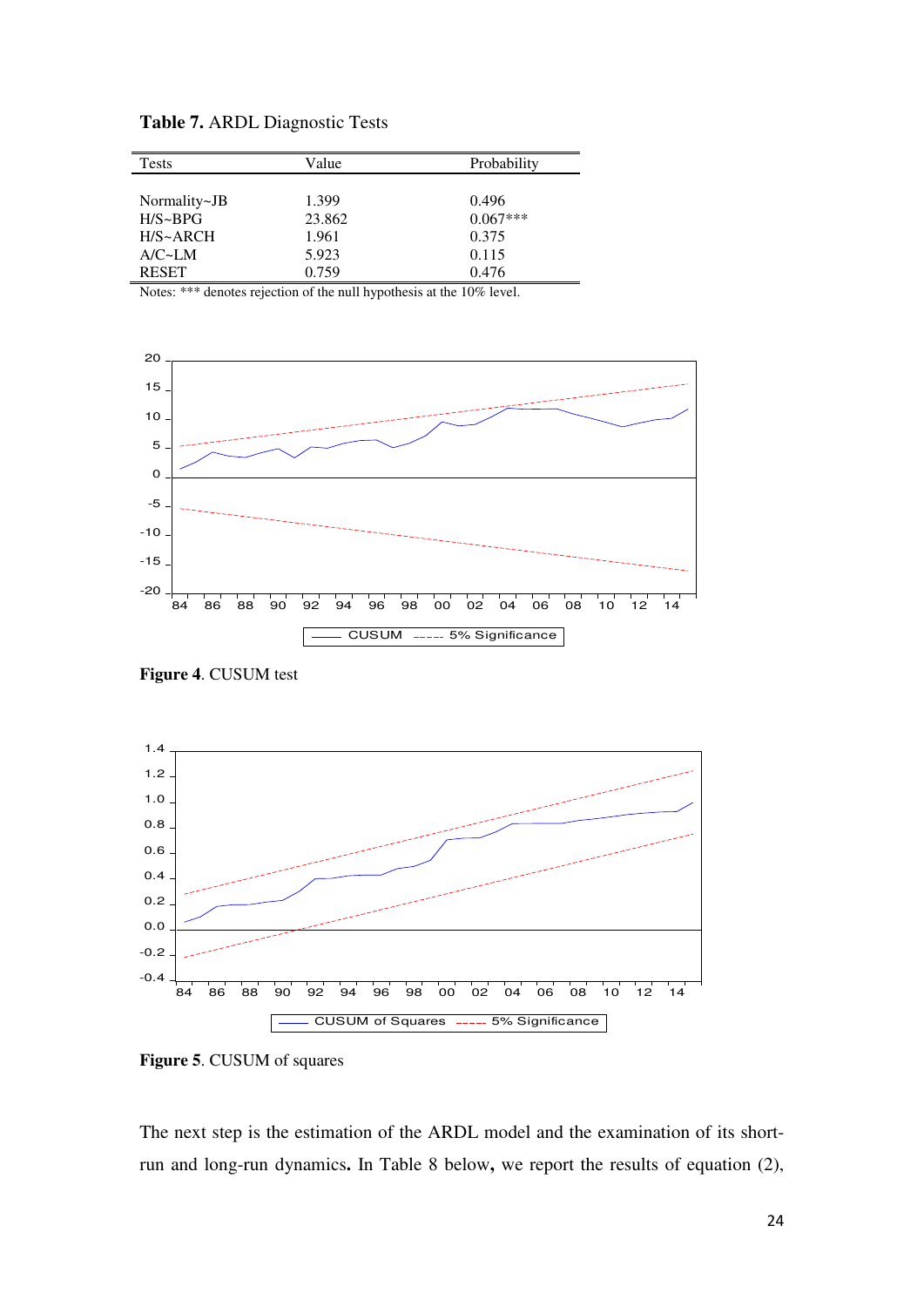i.e. the ARDL model. The optimal lag-length was based on the AIC resulting in an ARDL(4, 1, 4, 3) model. The results reveal that, in the short-run, the estimated lagged coefficients of the real interest rate affect negatively the unproductive expenditures up to 2 years. The idea is that a lower demand for loans, due to a fall in the rate of profit, will force financial institutions to further lower interest rates in order to stimulate demand and pump up the investment activity. Hence, a lower interest rate is expected to contribute to the expansion of the finance and real estate sectors of the economy. However, at a lower interest rate, the financial institutions are in much higher need to expand their lending activity in order to acquire the same amounts of money as before the fall. It is possible that the so-called financialization of the US economy to be explained along these lines. On the other hand, capacity utilization exerts a positive impact on the unproductive expenditures in the short-run at the 5% level of significance while its lagged values affect negatively the dependent variable. A possible explanation might be that the effect of demand and, therefore, capacity utilization on  $u$  might be only short-run and whatever gains are made in the short-run if they are not accompanied by technological change, evaporate in the longer-run. Furthermore, the rate of profit and the lagged values of the unproductive expenditures do not have a statistically significant effect on *u* in the short-run. Finally, the error correction term  $(ecm_{t-1})$  is equal to -0.391, a rather fast speed of adjustment, implying that the disequilibrium is being corrected by approximately 39% each year. It is important to note that the results did not change qualitatively when our model specification was augmented to include various dummy variables in order to capture the structural breaks as well as when the lag-length order selection of the ARDL model was based on the SC. For example, the ARDL model with the optimal length determined by the SC gave a value of the  $ecm_{t-1}$  equal to -0.31.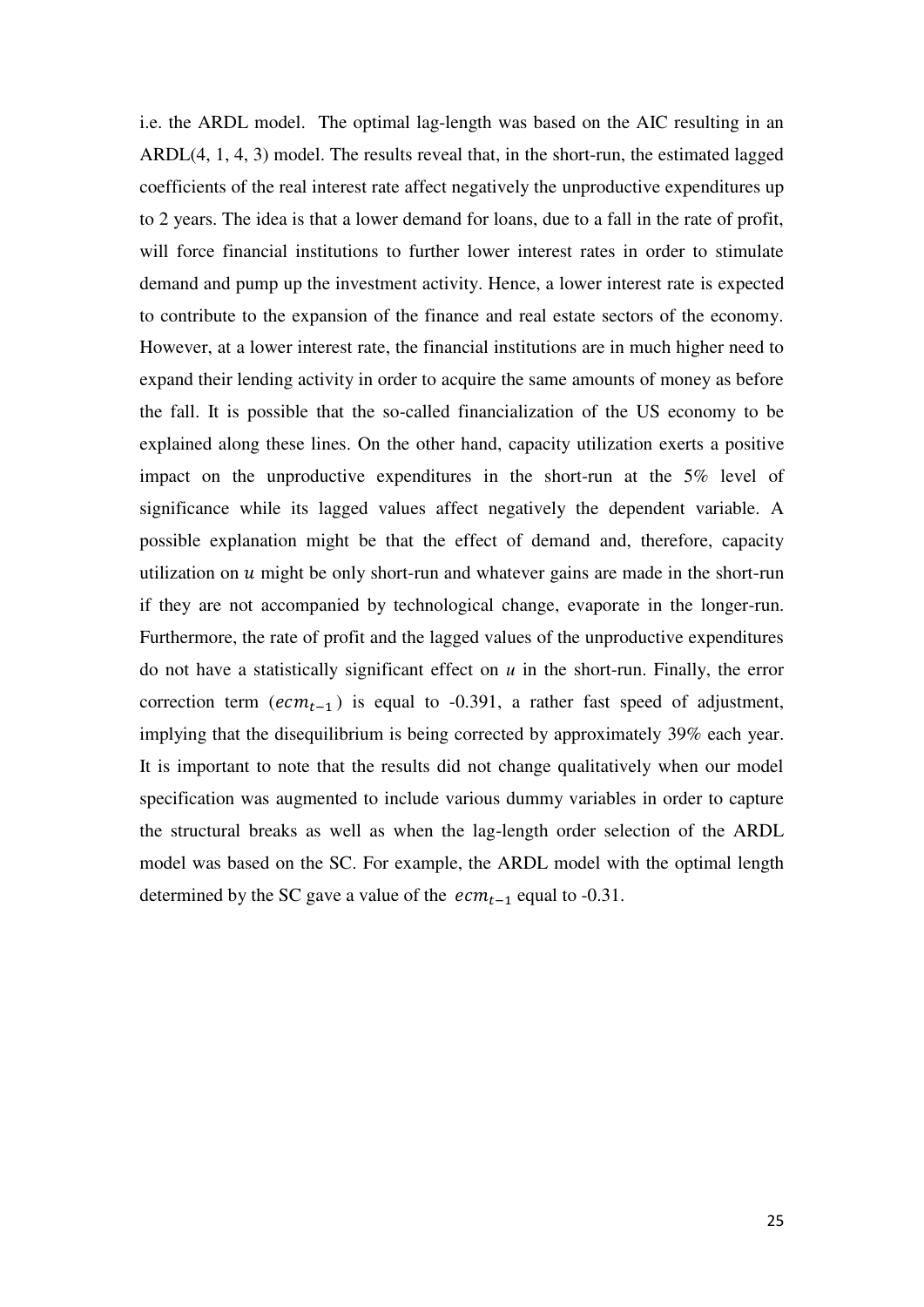| Variable           | Coeff.   | t-Stat   | p-value    |
|--------------------|----------|----------|------------|
| $\alpha$           | $-1.094$ | $-0.639$ | 0.527      |
| $u_{t-1}$          | $-0.391$ | $-6.070$ | $0.000*$   |
| $r_{t-1}$          | 0.419    | 3.462    | $0.001*$   |
| $cu_{t-1}$         | 0.075    | 2.451    | $0.019**$  |
| $ir_{t-1}$         | 0.146    | 4.495    | $0.000*$   |
| $\Delta u_{t-1}$   | 0.141    | 1.148    | 0.259      |
| $\Delta u_{t-2}$   | 0.035    | 0.276    | 0.783      |
| $\Delta u_{t-3}$   | 0.228    | 1.764    | $0.087***$ |
| $\Delta r_t$       | 0.062    | 0.447    | 0.657      |
| $\Delta cu_t$      | 0.065    | 2.563    | $0.015**$  |
| $\Delta c u_{t-1}$ | $-0.089$ | $-3.722$ | $0.000*$   |
| $\Delta cu_{t-2}$  | $-0.066$ | $-2.683$ | $0.011**$  |
| $\Delta cu_{t-3}$  | $-0.053$ | $-2.084$ | $0.045**$  |
| $Air_t$            | $-0.030$ | $-0.992$ | 0.328      |
| $\Delta i r_{t-1}$ | $-0.103$ | $-2.723$ | $0.010**$  |
| $\Delta ir_{t-2}$  | $-0.100$ | $-3.325$ | $0.002*$   |
| $ecm_{t-1}$        | $-0.391$ | $-7.094$ | $0.000*$   |

**Table 8.** Estimation results of the ARDL model

Notes: \*, \*\* and \*\*\* denote rejection of the null hypothesis at the 1%, 5% and the 10% significance level respectively.

The econometric results of the long-run relationship between the unproductive expenditures and the set of our independent variables are reported in Table 9 and they suggest that the rate of profit exerts a statistically significant and positive impact on the unproductive expenditures. This means that a rising (falling) rate of profit will lead to an expansion (contraction) of the unproductive activities in the long-run. More specifically, when the degree of CU increases reflecting the rising state of demand the rate of profit rises and with it the unproductive expenditures. However, the accumulation of capital stock will put downward pressure on the rate of profit withholding the investment activity in the economy; as a consequence, the unproductive expenditures sooner or later will follow suit. Furthermore, the long-run estimate of capacity utilization is statistically significant at the 1% significance level, implying that demand is an important factor in shaping the path of the unproductive expenditures in the long-run. Finally, the role of the real interest rate on the unproductive expenditures is also statistically significant and of the same sign but the value of its coefficient is by far lower than that of the rate of profit which is somewhat higher than one. One potential reason is that when interest rates rise, the productive expenditures become more expensive relative to the unproductive ones giving incentives to investors to engage in unproductive activities. Another reason for the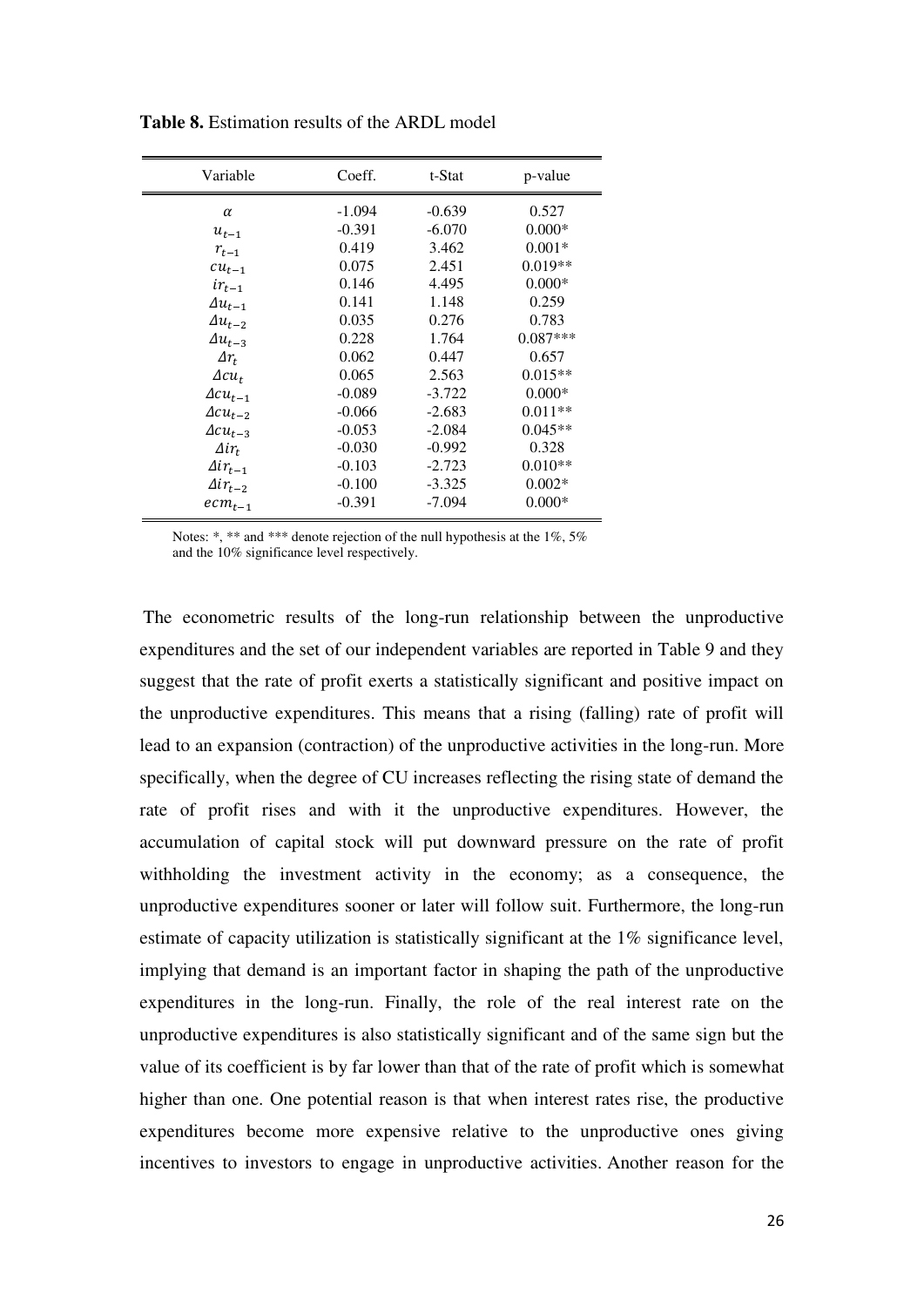positive long-run relationship between the unproductive expenditures and the real interest rate might be that the production activities are much more capital intensive and therefore they are characterized by a much higher volume of investment per worker. The high-interest rate, therefore, operates as a disincentive to investment in the production activities and the converse is true, other things equal, for the unproductive activities characterized by lower investment requirements per worker. In addition, a high-interest rate, we may speculate that leads to higher returns in the financial sectors of the economy, which may attract the money capital to the finance sector to the detriment of investment for all sectors.

| Variable | Coeff.   | t-Stat   | p-value  |
|----------|----------|----------|----------|
| cu       | 1.071    | 4.216    | $0.000*$ |
|          | 0.193    | 2.955    | $0.005*$ |
| ir       | 0.374    | 4.804    | $0.000*$ |
| a        | $-2.793$ | $-0.659$ | 0.514    |

**Table 9.** Long-run Estimates

Notes: \* denote rejection of the null hypothesis at the 1%, 5% and 10% level respectively.

As a final step of our analysis, we are going to conduct Granger non-causality tests, in order to examine the causal relationships among our variables in the short and longrun. It is important to note that since our variables are cointegrated, the TY cannot capture accurately the casual effects because it ignores the long-run dynamics of the system. According to the results displayed in Table 10**,** the arrow of causality runs from the real interest rate and capacity utilization towards the unproductive expenditures, since the estimated p-value of the F-test is lower than the 1% significance level for the lagged terms of both the real interest rate and the capacity utilization. However, the rate of profit and the unproductive expenditures do not Granger-cause the dependent variable, implying that policymakers should focus on the aggregate demand and the interest rate in order to affect the unproductive expenditures in the short-run. Finally, the long-run causality between our variables is tested on the significance of the lagged error correction term using the t-test. It is evident that the error correction term is statistically significant, since the estimated pvalue of the t-statistic is lower than the 5% level, implying that there exists a long-run causal relationship between our variables.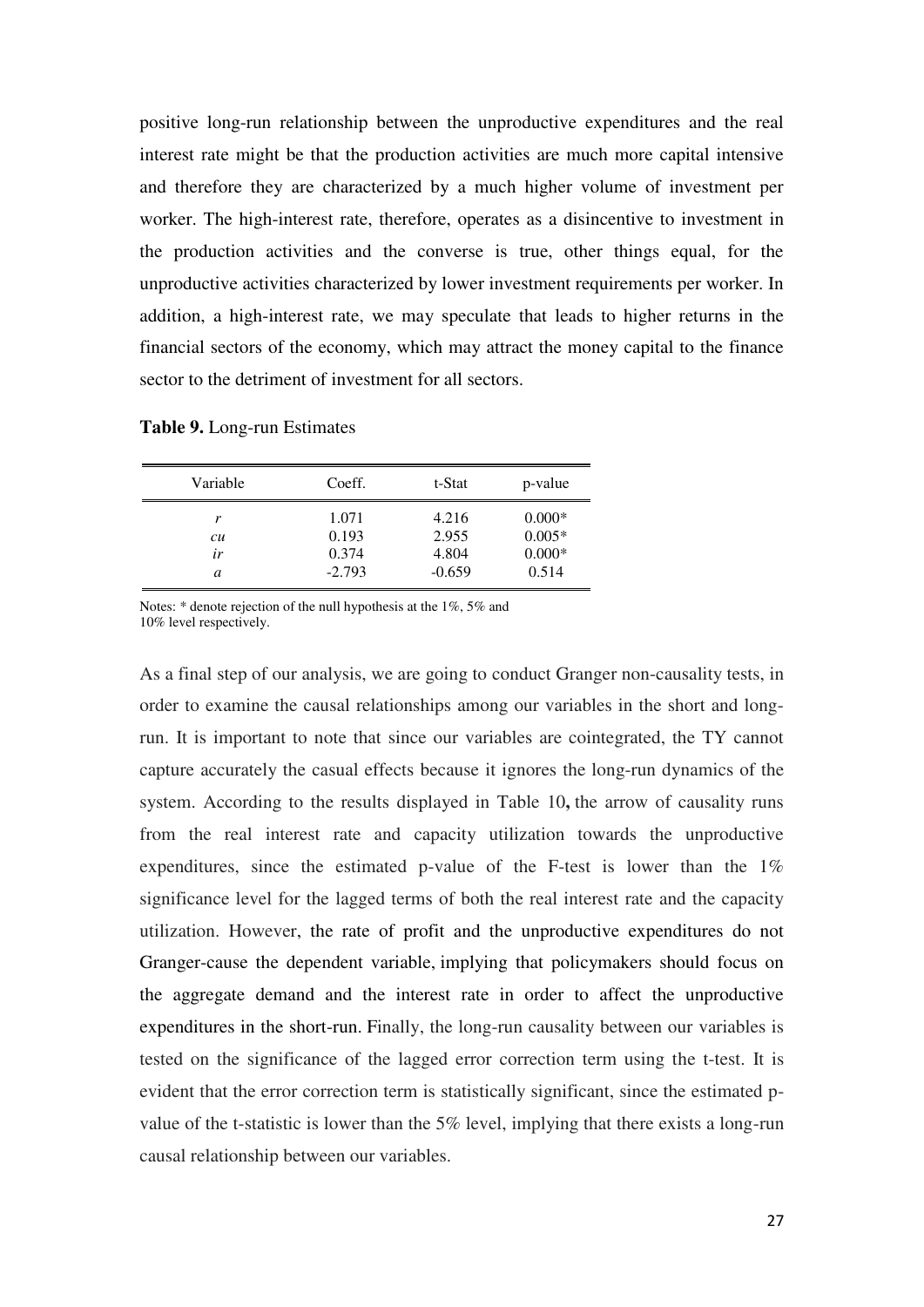|                | F test | <b>Short-run Causality</b><br>p-value |  |
|----------------|--------|---------------------------------------|--|
| $\Delta u_t$   | 1.591  | 0.211                                 |  |
| $\Delta r_t$   | 0.201  | 0.657                                 |  |
| $\Delta i r_t$ | 4.661  | $0.008*$                              |  |
| $\Delta cur_t$ | 5.612  | $0.001*$                              |  |
|                |        |                                       |  |

**Table 10**. Short-run and Long-run Causality

Notes: \* denote rejection of the null hypothesis at the 1% and 5% level.

t-test p-value

#### **6. Summary and Conclusions**

 $ecm_{t-1}$  -7.094 0.000\*

The importance of unproductive expenditures and activities, in general, has been emphasized by many authors in the recent years; however, little research has been done in estimating the relative size of these expenditures and in exploring their determinants. The general view is that unproductive expenditures tend to expand and a limit may be reached when all investible product is spent unproductively thereby disrupting totally the accumulation process. These considerations prompted us to take a closer look at the actual magnitude of these expenditures and more importantly their evolution over time.

For this reason and based on past research efforts, we gave an estimate of the relative size of the unproductive expenditures of the US economy over the long enough period 1964-2015 and we found that the movement of unproductive expenditures is not without limits but is conditioned by more fundamental variables. In effect, we hypothesized that the unproductive expenditures depend on real, financial and demand variables which we captured in the movement of the economywide average rate of profit, the long-run real interest rate and the degree of capacity utilization, respectively. The econometric investigation showed that the selection of the above variables is consistent with the behaviour of the unproductive expenditures as this can be judged by the presence of a long-run cointegrating relationship identified with the ARDL model. Furthermore, the causality tests (both short run and long run) lent support to the view that the arrow of causality runs toward the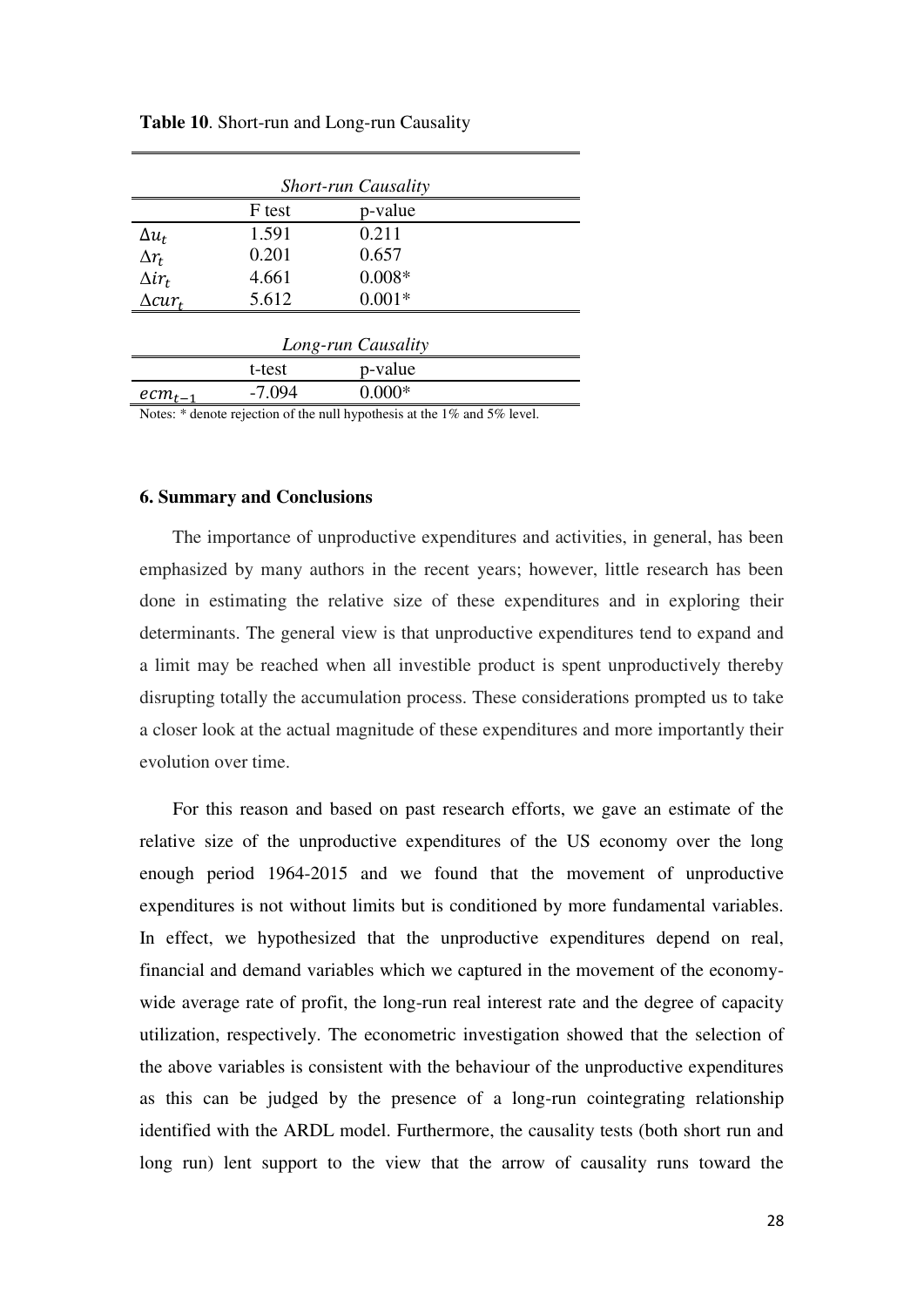unproductive expenditures. Furthermore, the error correction term showed a rather fast adjustment process taking place between 2.5 to 3 years toward the equilibrium relationship.

Future research efforts may try the examination of an even longer time period and also investigate further alternative combinations of real, financial and demand variables for other major economies. The results of such analyses will shed further light on this key economic variable of the classical economists and also illuminate the dark and unexplained sides of the neoclassical analysis.

## **References**

Bacon, R., and W. Eltis. 1996. *Britain's Economic Problem Revisited*. Reprint, London: MacMillan.

Bai, J.,and P. Perron. 2003. "Critical values for multiple structural change tests."*Econometrics Journal* 6(1): 72–78.doi: [https://doi.org/10.1111/1368-](https://doi.org/10.1111/1368-423X.00102) [423X.00102.](https://doi.org/10.1111/1368-423X.00102)

Baumol, W. 1967. "Macroeconomics of unbalanced growth: The anatomy of urban crisis."*American Economic Review* 57 (3): 415–26.

Gujarati, D. N. 2006. *Essential of Econometrics*. 3rd ed. New York: McGraw Hill.

Gillman, J. 1957. *The Falling Rate of Profit*. London: Dennis Dobson.

Harris, R., and R. Sollis. 2003. *Applied time series modeling and forecasting*. New York: John Wiley.

Kwiatkowski, D., P. C.Β. Phillips, P. Schmidt, and Y. Shin. 1992."Testing the null hypothesis of stationarity against the alternative of a unit root: How sure are we that economic time series have a unit root?*."Journal of Econometrics* 54 (1-3): 159-178. doi: https://doi.org/10.1016/0304-4076(92)90104-Y

Mage, S. 1963. "The Law of the Falling Tendency of the Rate of Profit: Its Place in the Marxian Theoretical System and Relevance to the U.S. Economy." Ph.D diss., New York: Columbia University.

Marshall, A. 1890 [1920]. *Principles of Economics*. London: MacMillan.

Marx, K.1867 [1968]. *Capital I*. Moscow: International Publishers.

Mohun, S. 2014. "Unproductive labor in the U.S. economy 1964-2010." *Review of Radical Political Economics* 46(3): 355–379. doi: [https://doi.org/10.1177/0486613413506080.](https://doi.org/10.1177%2F0486613413506080)

Moseley, F. 1991. *The Falling Rate of Profit in the Postwar United States Economy*. New York: St. Martin's Press.